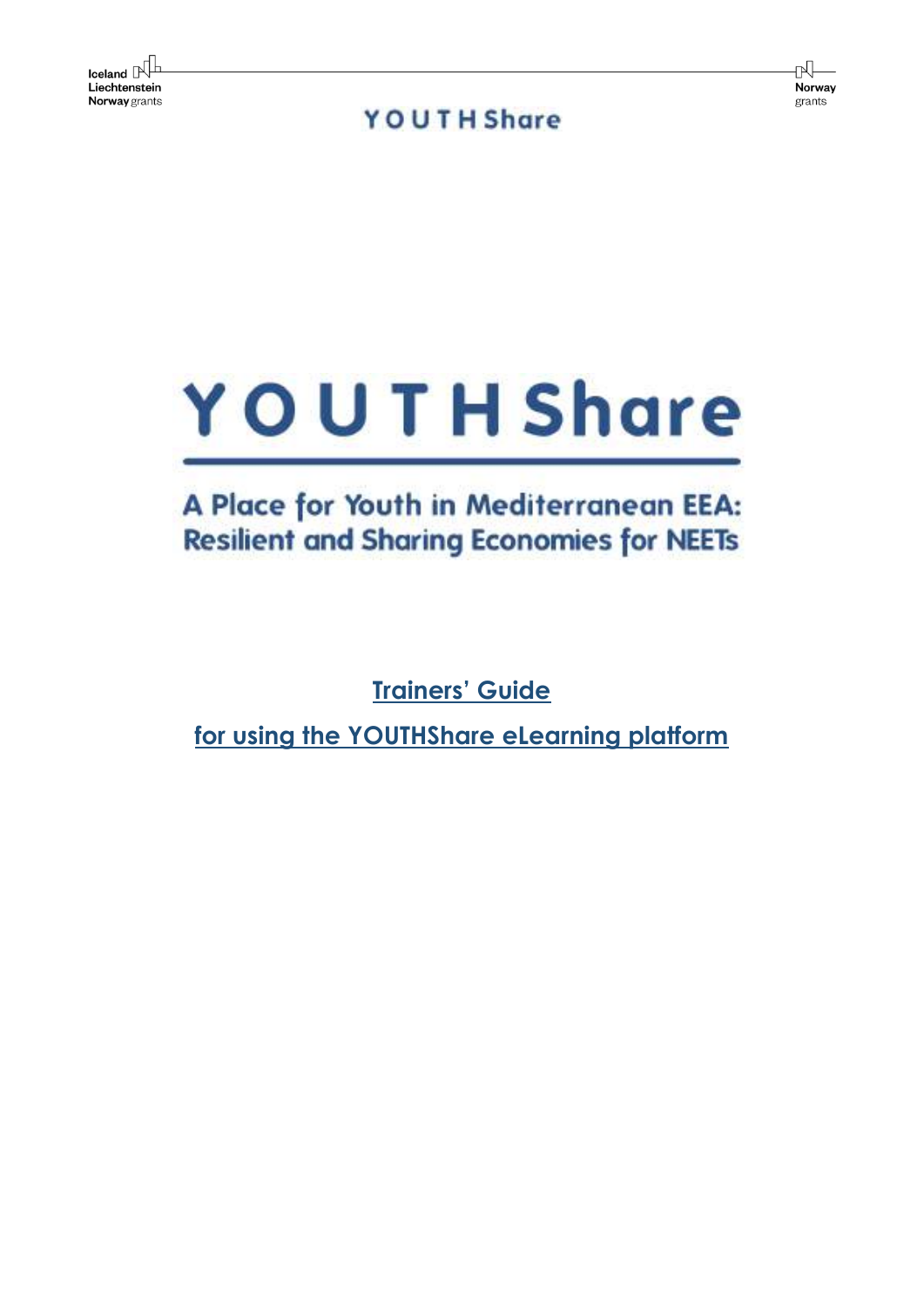#### Trainers' Guide for using the eLearning platform

The YOUTHShare Guide presents the way to use the eLearning platform of the YOUTHShare project. The guide is addressed to trainers and/ or educators who wish to use the platform as a mean to implement their workshops/ training sessions on the **"Concepts and Tools in Social, Sharing and Resilient Economy"**. The eLearning platform includes a user-friendly training package with various resources to support trainers to empower the young women, migrants, refugees, asylum seekers and youth in general to enhance their skills and knowledge on agri-food, tourism and circular economy.

#### Registration Process

#### Step 1: Enter the eLearning platform

Please enter the website by copying the following link: <https://elearning.youthshare-project.org/>.

#### Step 2: Create an account

In order to enter the platform you should create a new account.

| Lluxxxattei                                                        | Angelien Volc unimmers of<br>particularly!             |  |
|--------------------------------------------------------------------|--------------------------------------------------------|--|
| <b>Twonyord</b>                                                    | Cookies must be erabled in your                        |  |
| <b>E</b> Remember usemener                                         | <b>SYCHOOT GE</b><br>Sorrie-Journes may offer Julest   |  |
| <b>Login</b>                                                       | and the state of the state of the state<br>excellents. |  |
|                                                                    | Log in as a guest                                      |  |
|                                                                    |                                                        |  |
| Is this your first time here?                                      |                                                        |  |
| For full access to this site, you first head to create an account. |                                                        |  |
| Thursday and additional                                            |                                                        |  |
|                                                                    |                                                        |  |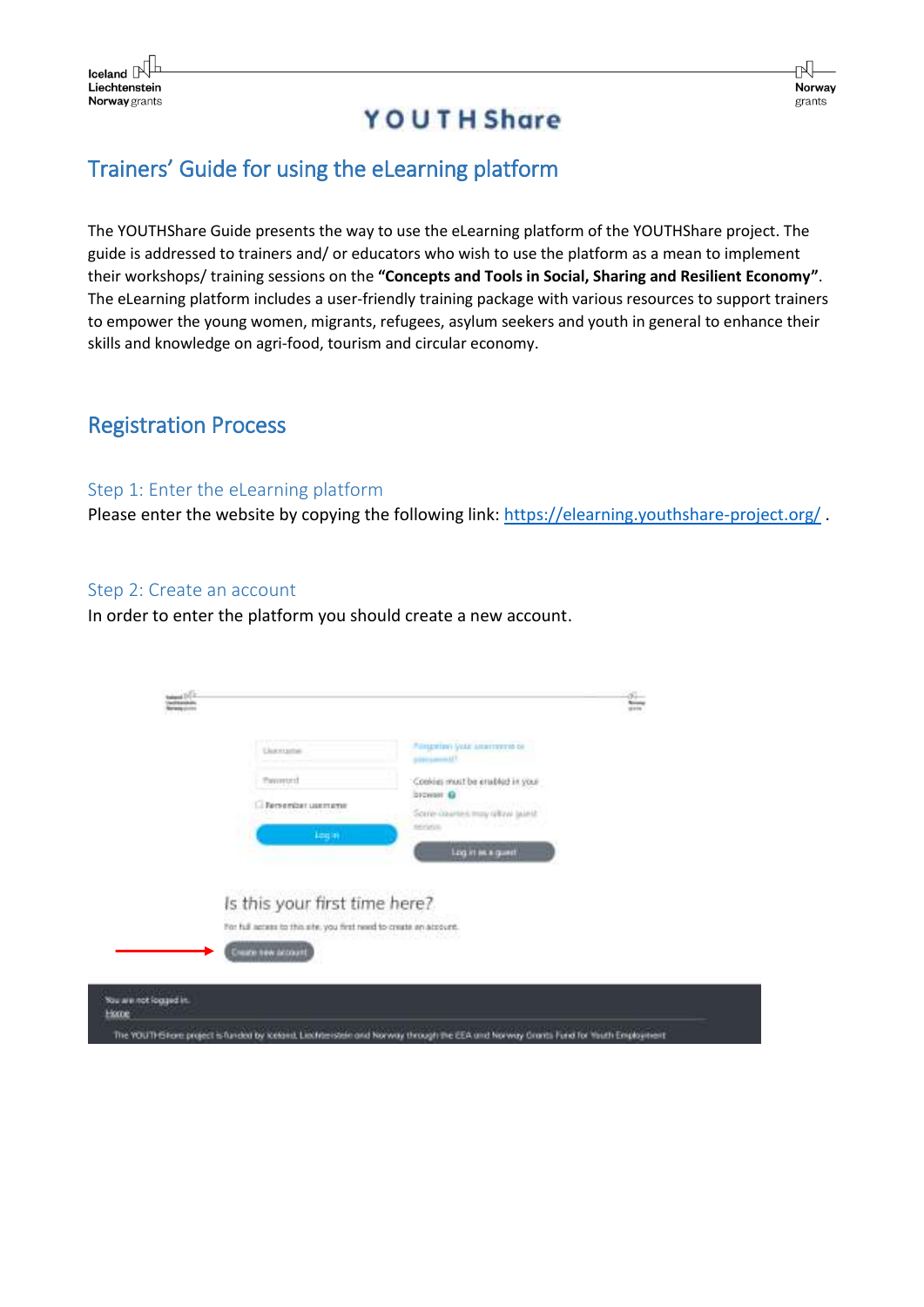| ⊣<br>Iceland $\mathbb{N}^{\mathbb{H}}$ | Р      |
|----------------------------------------|--------|
|                                        |        |
| Liechtenstein                          | Norway |
| <b>Norway</b> grants                   | grants |
| <b>YOUTH Share</b>                     |        |

#### Step 3: Complete your personal information

Please complete your personal information and press **"Create my new account"**.

In order to confirm your account you should check your email (check also your spam folder) and click on the verification link to activate your account.

|                    |                                                                                                                                                                                                          | Callisteri |
|--------------------|----------------------------------------------------------------------------------------------------------------------------------------------------------------------------------------------------------|------------|
|                    | Choose your username and password.                                                                                                                                                                       |            |
| Lisername          |                                                                                                                                                                                                          |            |
|                    | The password must have at least it characters, wheat 1 digit(s), at<br>heart 1 fower case letter(s), at least 1 upper case letter(s), at least 1.<br>min-alphanimeric character(s) such as as *, -, or # |            |
| Password           |                                                                                                                                                                                                          |            |
| More details       |                                                                                                                                                                                                          |            |
| Enailaddies O      |                                                                                                                                                                                                          |            |
| Erwirl (again) . @ |                                                                                                                                                                                                          |            |
| First name         |                                                                                                                                                                                                          |            |
| Sumame             |                                                                                                                                                                                                          |            |
| City/town          |                                                                                                                                                                                                          |            |
| Country            | Select a country                                                                                                                                                                                         |            |
|                    |                                                                                                                                                                                                          |            |

#### Step 4: Fill in your Login details

Once you confirm your email address, visit [https://elearning.youthshare-project.org](https://elearning.youthshare-project.org/) and fill in your **log in credentials** to enter the platform.

| <b>CONTRACTOR</b><br>$\Xi^{\rm th}_m$ |                                                                                                                            |                                                                                                                                                           | Ė |
|---------------------------------------|----------------------------------------------------------------------------------------------------------------------------|-----------------------------------------------------------------------------------------------------------------------------------------------------------|---|
|                                       | WILLIAM ww loanher<br>----------<br><b>Seternian userance</b><br><b>SALES</b>                                              | Pargetten war simmatie as :<br>jani (Ave work)<br>Codilies must be enabled in your<br>bose &<br>Sons counts may allow guine<br> 1 <br>Ling in an a given! |   |
|                                       | Is this your first time here?<br>For full access to this site, you first week to couple an accessivi-<br>Count to a street |                                                                                                                                                           |   |
| too are not legged in<br><b>Hans</b>  |                                                                                                                            | The VOUTHERMAN project's funded by typiscal Linkhrenable and Marinay through his EEA and tearway Grants Fund for Youth Engineeris                         |   |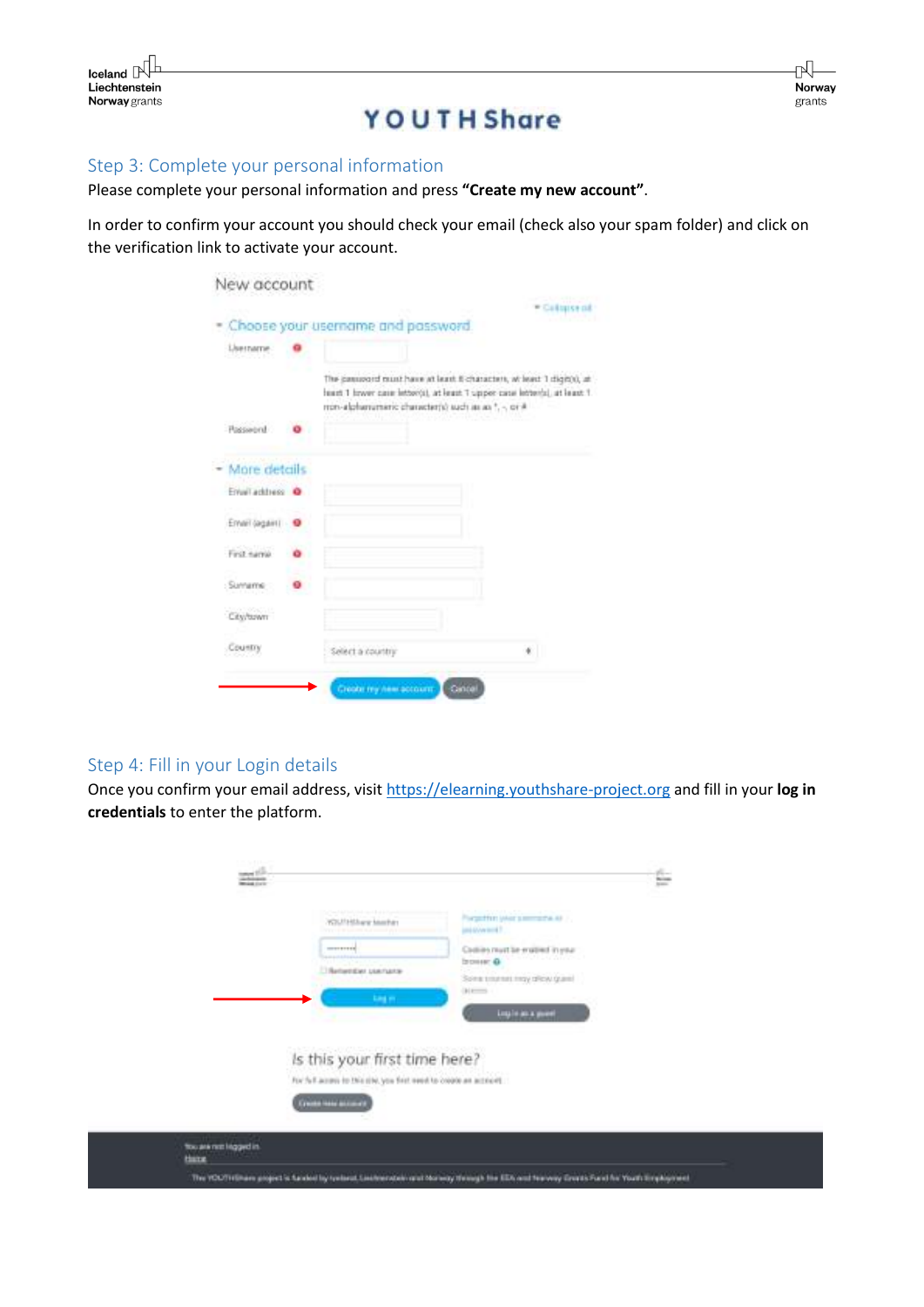

**Note:** You should contact the partner organisation in your country to give you access in the platform as teachers.

In case you wish to **edit your profile,** you do so through the user menu on the navigation bar.

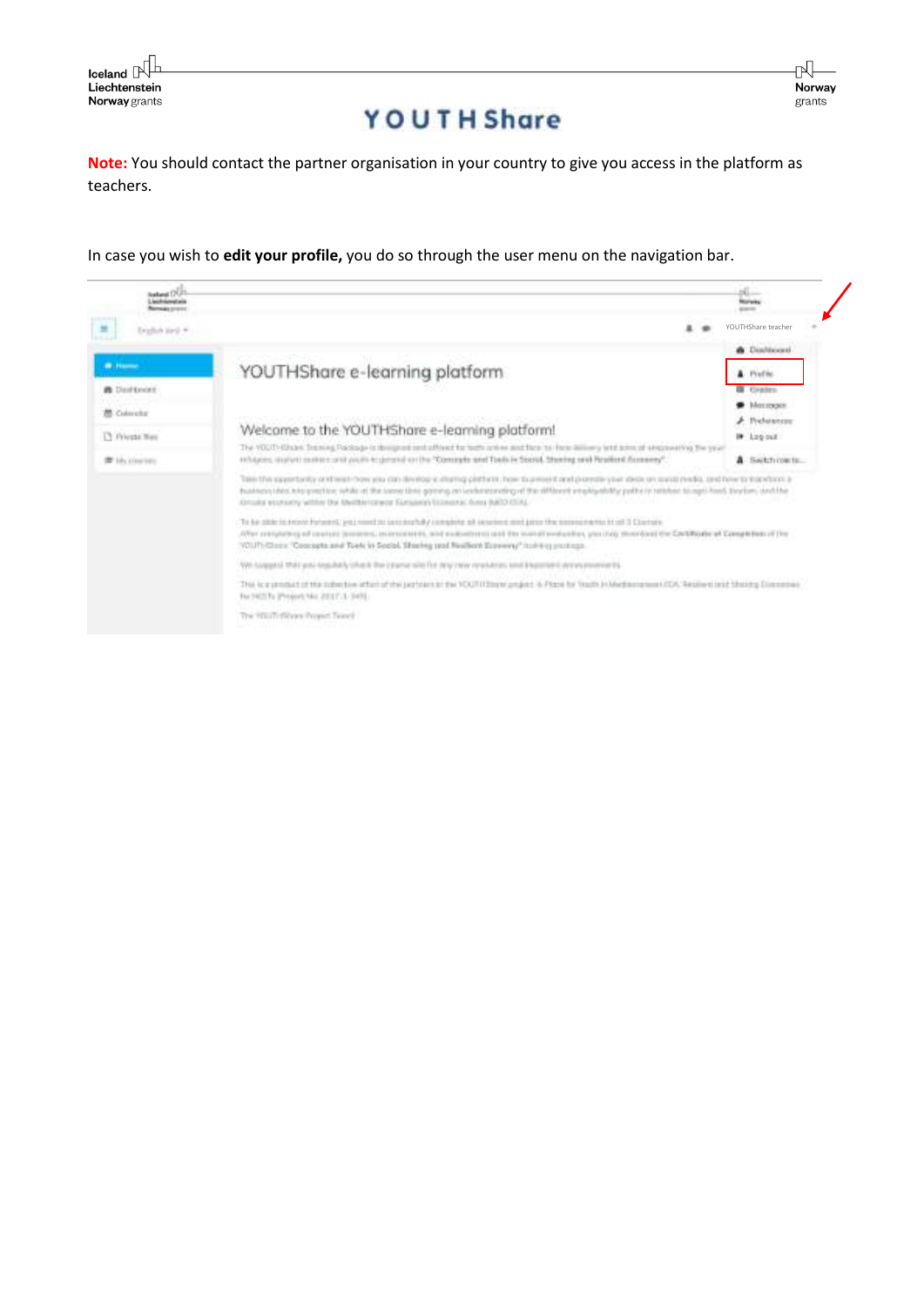

rÑ. Norway grants

## **YOUTH Share**

## Navigate in the platform

When entering the platform you can **choose your national language** by using the language switcher on the navigation bar.



**Enroll in all courses** to check out and download the material you wish to share with your trainees.

**Note:** Do not forget that you should contact the partner organisation in your country to give you access in the platform as teachers.

As teachers you are going to be able to view the content in all languages. You may use the material relevant to you.

| <b><i>Inchrement</i></b><br><b>Retracted Atlanta</b>                | <b>Mini</b><br><b>Holtway</b>                                                                                                                                                                                                                                                                                                                                                        |
|---------------------------------------------------------------------|--------------------------------------------------------------------------------------------------------------------------------------------------------------------------------------------------------------------------------------------------------------------------------------------------------------------------------------------------------------------------------------|
| ж<br>Explor kets +                                                  | YOUTHShare teacher                                                                                                                                                                                                                                                                                                                                                                   |
| <b>MY IT SAME IN STANDARD</b><br>unal Web-berrod<br><b>Bonney</b>   | Introduction<br>R<br>The "terminals E." And outsuch both family computes at situating catalizate) desired economy, recognation and online productive over the degrad regio                                                                                                                                                                                                           |
| <b>M</b> Periodatorii                                               | COUNTY for restricts arisen. The musical company is fragists and painter stressweet.                                                                                                                                                                                                                                                                                                 |
| <b>U</b> Tiobara                                                    | The case 1 - 300 notactive is the consequent futurism discovered interested by expenses in the set of a support of empressible entries and digital<br>The American state of the model of the property of the control of the control of the control of the control of the control of the control of the control of the control of the control of the control of the control of the co |
| <b>IR Graber</b>                                                    | Resident of Teslan 1 - Interactor to have considered when only well-belief economy interaction and environmental powers and the displat - [1]                                                                                                                                                                                                                                        |
| Пломани                                                             | <b>BBE</b><br><b>COLLEGE THAT CONSIGNS ASSISTS.</b>                                                                                                                                                                                                                                                                                                                                  |
| El Memie I: Conting<br>Motorist <sup>*</sup>                        | . The reliably Session 1 - broadschory to basic conveyts in shuming and seets itemed instruments announced an interpreneutship in the rights!<br>large to resolved complete.<br>. The student's kinguage is fleghts last Brainer atherwised.                                                                                                                                         |
| ET Monum 2: Intering<br>the wes-sound<br>middlerg                   | Customin in in Series 7 - Introduction his coverages inhims in intercepting security possibles in with inner throughly expectificants at C<br>In our shakes.<br><b>Contact Fed revolutive artists</b>                                                                                                                                                                                |
| <b>CT Microsoft 31 Streets of</b><br>RESURE 21<br>management of the | . The contently Sendite, S. - Retroductoring is less conceptions between the intercommitte y economist beautoto en lie under twee reading y expectation entity<br>and a new display to creation complete.<br>. The student's language is Espaine - Interrocord and Justice attrewing                                                                                                 |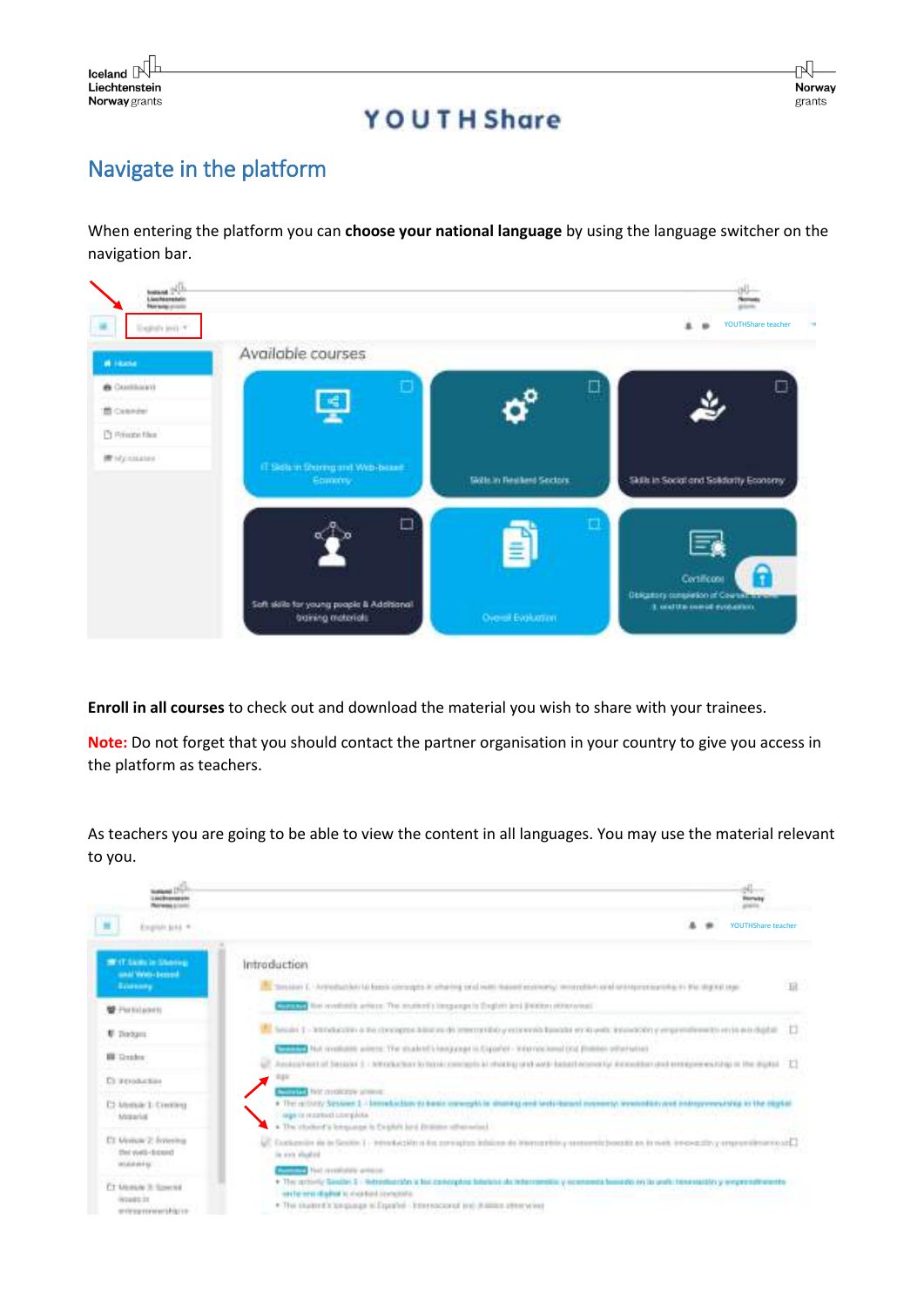$\mathsf{I}\subseteq\mathsf{I}\subseteq\mathsf{I}\subseteq\mathsf{I}$ Liechtenstein Norway grants

You can view the material as a 'Student', by choosing **Switch role to…** and choose '**Student'.** Then, you can change the language and see only language-specific content.





rN. Norway grants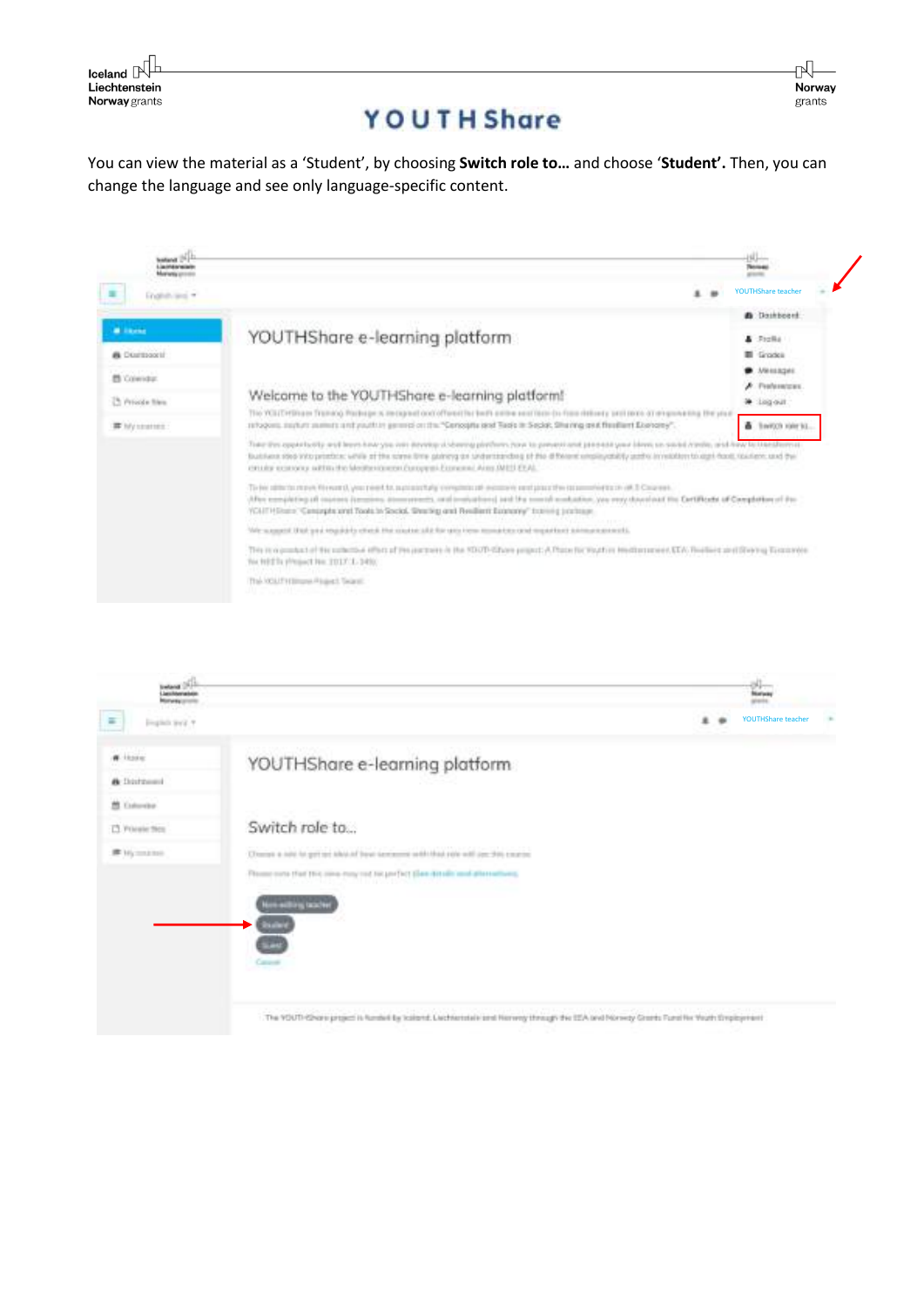

You may follow the same procedure to **return to your normal role (Teacher)**.

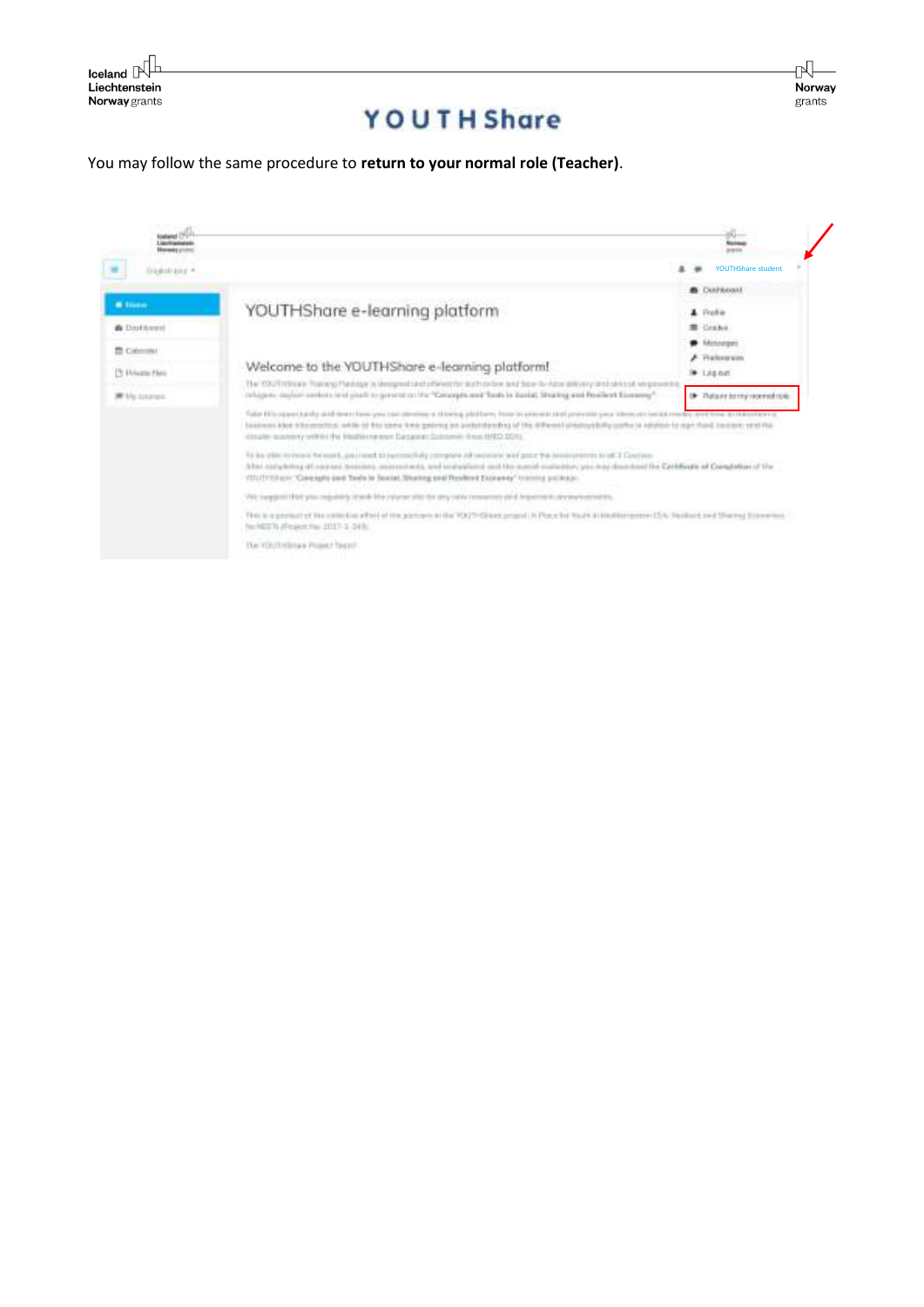## Check the overall results and progress of trainees- Assessment

You are able to check the overall results of all trainees completed the assessment(s) of each session by scrolling down on the settings icon in each *Assessment* topic.

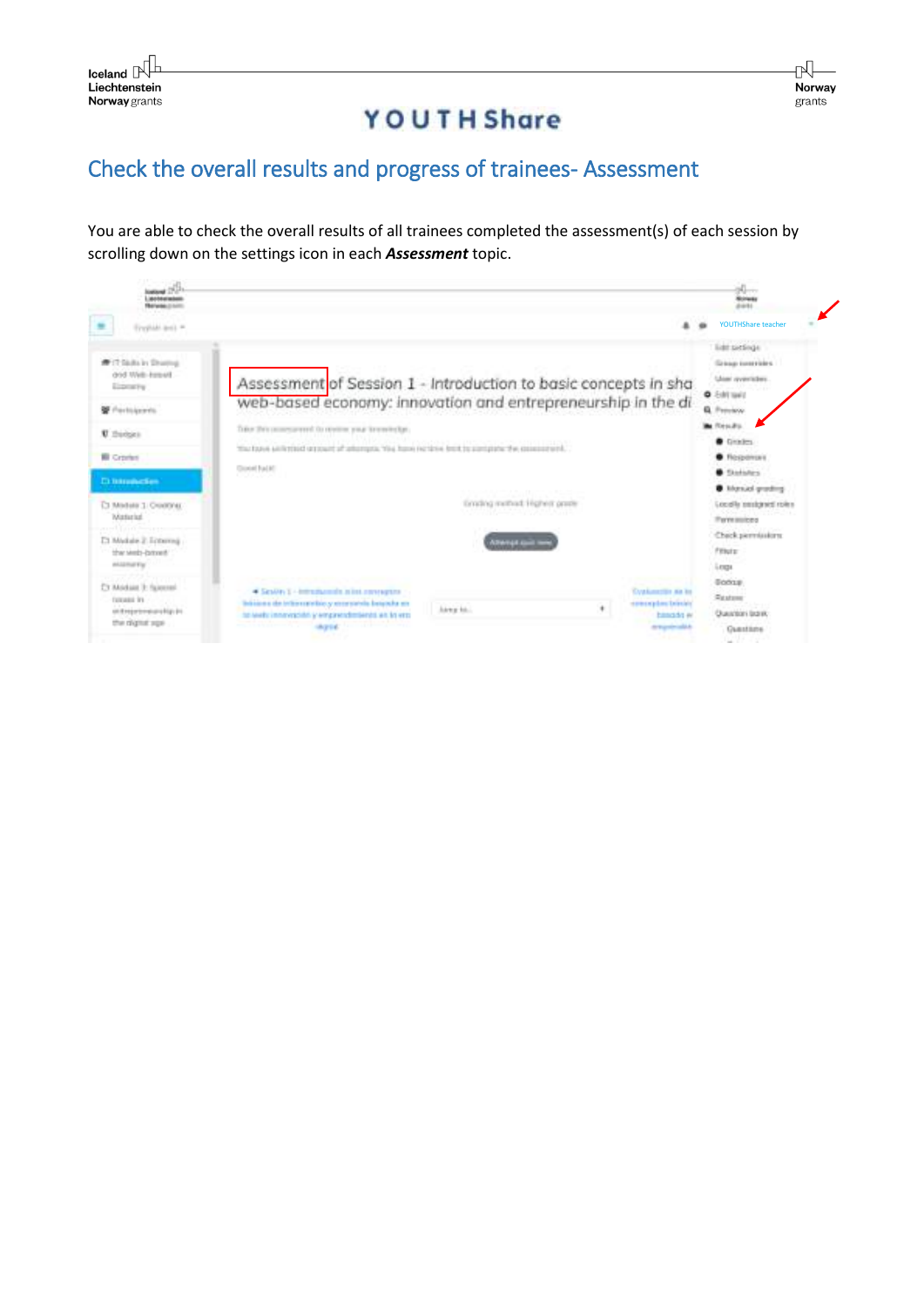#### Interact with trainees (Space for discussion- Forum/ Chat)

Add a topic for discussion in the Course's **Forum** and/ or **Chat** to interact with your trainees. The trainees can also interact with one another in this space. You can also **subscribe to the forums** to receive notifications when someone replies.

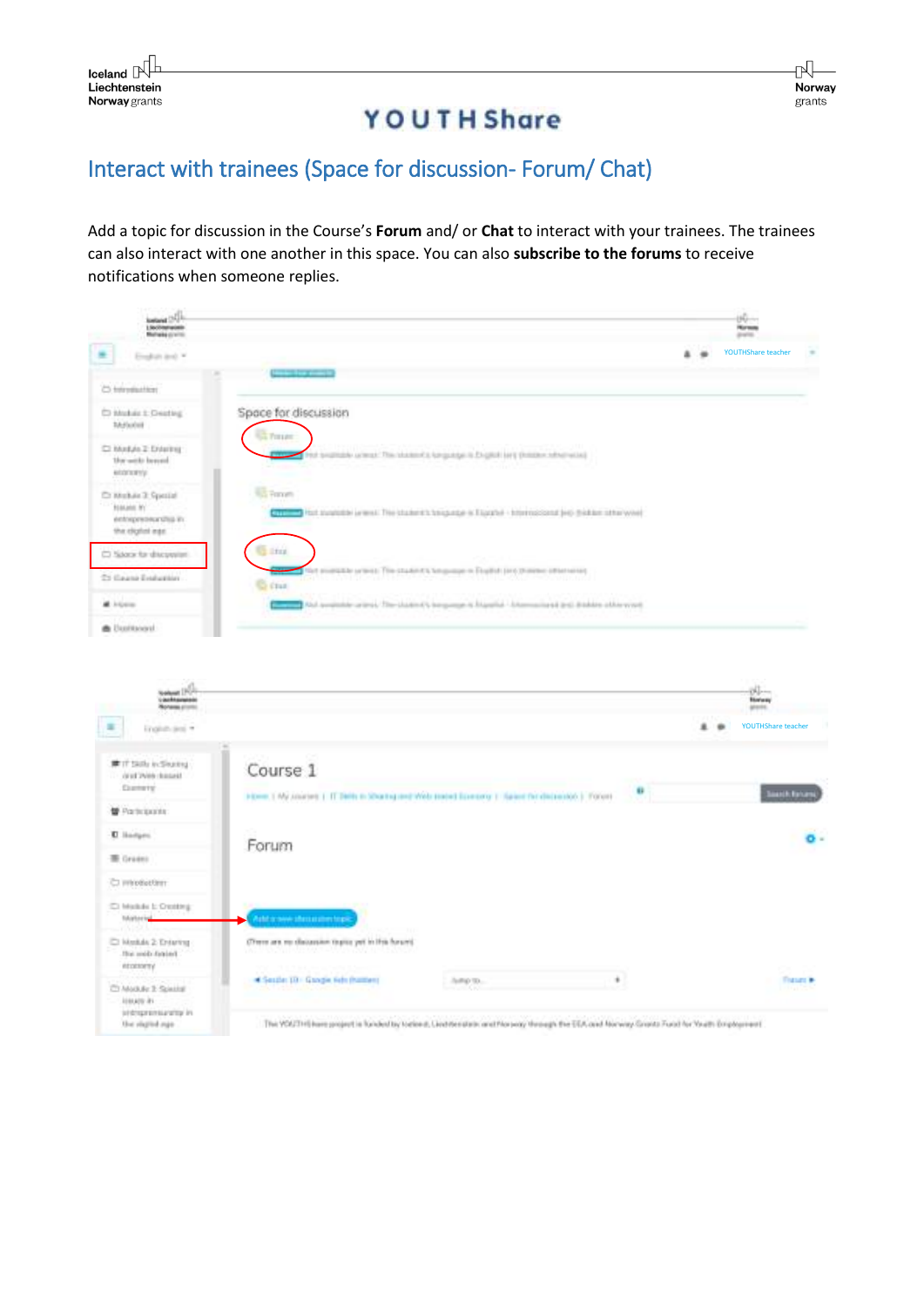

## Add events on Calendar

Click on the platform's calendar and create a *new event* either in general or under a specific course.

| hadward (14) .<br>Herbeggenet              |                         |                 |                                           |             |                           |                     |                                       | ÷                                                                                           |
|--------------------------------------------|-------------------------|-----------------|-------------------------------------------|-------------|---------------------------|---------------------|---------------------------------------|---------------------------------------------------------------------------------------------|
| $\equiv$<br>Hammier, 4                     |                         |                 |                                           |             |                           |                     |                                       | YOUTHShare teacher<br>$\Delta$<br>÷                                                         |
| W Hole<br><b>B</b> Destroyed<br>25 Country | Calendar                |                 | Flore   Stearge:   Calendar   Report 2020 |             |                           |                     |                                       |                                                                                             |
| C Private Elec-<br># Hysteries             | Million 7<br>$+101201$  | Africany        |                                           | August 2020 |                           | $\pm$               | lan sıstl<br><b>SHERWHEEL STEEL #</b> | Events key<br><b>B</b> Q FOR IRV HARDS<br>di Hire conques www.ft.                           |
|                                            | Mas.                    | Tues            | Wed                                       | The         | fd.                       | tш<br>×             | <b>Sure</b><br>$\Delta$               | This cuse were<br>With prize men.<br><b>A</b> 1984 yiel towell.<br><b>Andrew Commercial</b> |
|                                            | $\overline{\mathbf{1}}$ | ×.              | 3                                         | $-6$        | T                         | п                   | $\scriptstyle\rm T$                   | Monthly view                                                                                |
|                                            | $10^{\circ}$            | $_{\rm H}$<br>œ | 庄<br>12                                   | 변           | 34                        | $\mathcal{L}$       | u                                     | July 2020                                                                                   |
|                                            | $\eta^+$                | $\dot{\rm u}$   | $\pm 0$                                   | $\rm{10}$   | $\overline{\mathfrak{z}}$ | $\overline{\omega}$ | $\mathbf{n}$                          | ū<br>$\sim$                                                                                 |

In the description of the event you may add the Zoom link of the online sessions to have during the training period and any other relevant information.

In order for the trainees to understand in which country you refer, you may **add the country code** (CY, GR, IT, ES) in the title of the event.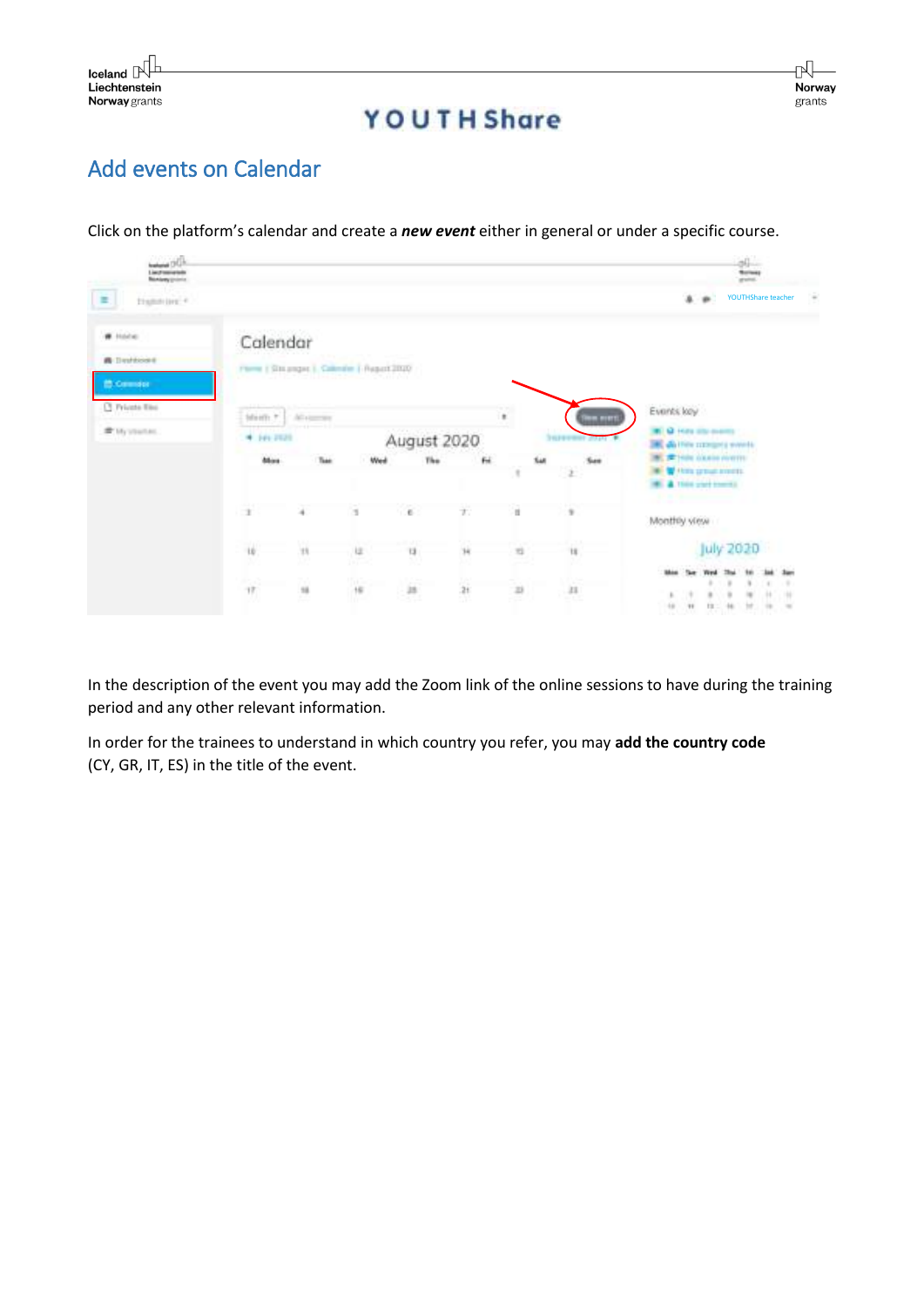| Iceland $\mathbb P$<br>Liechtenstein<br>Norway grants |                                            |        | <b>YOUTH Share</b>                                                 | ℕ<br>Norway<br>grants                                                      |
|-------------------------------------------------------|--------------------------------------------|--------|--------------------------------------------------------------------|----------------------------------------------------------------------------|
| <b>Distances</b> (212)<br>--                          | New event.                                 |        | $\mathcal{H}% _{0}$                                                | <b>March 1979</b>                                                          |
| ÷<br><b>CONTRACTOR</b>                                | Emmetitle                                  | o      | EX Transings fastalists 1:                                         | -<br><b>R. M. Hongman Litteria</b>                                         |
|                                                       | Date                                       |        | 2020 4<br>14.8<br>70 *                                             |                                                                            |
| <b>Witness</b><br><b><i>B Company</i></b>             | Co<br>Tupe of event                        |        | Cours #                                                            |                                                                            |
| II. Colores                                           | ٠<br>Course                                |        | Count 1                                                            |                                                                            |
| <b>CE Private No.</b>                                 |                                            |        | <b>Japiers</b><br>٠                                                | <b>EMPERING</b>                                                            |
| <b>IN the stationary</b>                              | Ŀ<br><b>Пеатгруктов</b><br>٠               | $\sim$ | 4.12<br>$A -$<br>и<br>x.<br>186                                    | <b>HEL AND TRIALS AND INCOME.</b><br><b>CALIBRATION</b> CONTRACTOR         |
|                                                       |                                            |        | я<br><b>20 HP</b><br>œ<br>٠<br>٠                                   | <b>SECURITY AND IN COLUMN CHANGE</b><br><b>SALE</b> PERMIT STATE OF A REAL |
|                                                       |                                            |        | just the automobile connect by Schooling this disk Disputationman' | <b>W. A. Hold Little Avenue</b>                                            |
|                                                       | ٠<br>Location                              | 70     |                                                                    | <b>KASHITA'y VENV.</b>                                                     |
|                                                       | Datable<br>$\overline{10}$                 | - 1    | * Without durations                                                | <b>July 2020</b>                                                           |
|                                                       |                                            |        | Olima<br>300 4 16 4<br>$4 - 4$<br>Aspat:<br>35.4                   | <b>MAR</b>                                                                 |
|                                                       | $\mathbf{H}$                               |        | O Duration in minutes                                              | ٠<br>٠<br>٠<br>٠<br><b>MAGNET</b><br>٠<br>n<br>u<br>٠<br>٠<br>٠<br>u       |
|                                                       |                                            |        | <b>CT Repeat this event 1</b>                                      |                                                                            |
|                                                       | ٠<br>Report weekly.<br>treating altogether |        |                                                                    | <b>Abertists www.</b>                                                      |
|                                                       | m<br>More win.                             |        | There are required fields in this form marked @                    | July 2020                                                                  |
|                                                       | m                                          |        |                                                                    |                                                                            |

You can have the event repeating but you should edit and change the link location of the *Zoom* platform in order for the link to be valid. For each session/ day you need to create a new *Zoom* link.

If you chose this to be a '**Users' event**, **only you** are going to be able to **see it**.

You should either **choose an event as** *Site* **or** *Course*.

| au di papmanisati<br><b>European Artists</b>                   |                                                        |                                 |                              |                                                                    |                          |                       |                                                                          |              |                                                                                                                            |           | gq.<br>$\frac{1}{2}$ |                    |                      |
|----------------------------------------------------------------|--------------------------------------------------------|---------------------------------|------------------------------|--------------------------------------------------------------------|--------------------------|-----------------------|--------------------------------------------------------------------------|--------------|----------------------------------------------------------------------------------------------------------------------------|-----------|----------------------|--------------------|----------------------|
| $\frac{1}{2}$<br>English land, 11                              |                                                        |                                 |                              |                                                                    |                          |                       |                                                                          |              | 4.9                                                                                                                        |           |                      | YOUTHShare teacher | ×                    |
| # Yorks<br>@ Destacont<br>E Colombia<br>D. Niver Per-<br>青皮mmm | Mark."<br>٠<br>$p_{10}$ , $p_{21}$<br>$u_{\text{int}}$ | Tes                             |                              | If Bidly in high to and With Assaul European<br>August 2020<br>Thu | $\widetilde{\mathbf{m}}$ | ٠<br><b>Set</b><br>W. | <b>Tory June</b><br>istractive dial. #<br>$S_{\text{diff}}$<br>$\bar{z}$ | Events key   | <b>B</b> white site events<br>Arien improvement<br><b>Which parts bottly</b><br><b>With Property</b><br>A rible was model. |           |                      |                    |                      |
|                                                                | $\mathcal{C}$                                          | $\alpha$                        | H.                           | Ù,                                                                 |                          | $-0.1$                | 寒                                                                        | Monthly view |                                                                                                                            |           |                      |                    |                      |
|                                                                | (6)                                                    | 20.7                            | $\langle \mathbf{R} \rangle$ | $-13$                                                              | 78                       | 薄                     | $\overline{\phantom{a}}$                                                 |              |                                                                                                                            | July 2020 | <u>시 30% (1)</u>     |                    |                      |
|                                                                | IF.                                                    | W.                              | $^{10}$ .                    | $\mathcal{D}$ .                                                    | 관                        | 뿃                     | 进                                                                        | 21515        | v                                                                                                                          |           |                      | $\rightarrow$      | <b>SH</b><br>×<br>11 |
|                                                                | $\frac{1}{2K}$                                         | 1947 10<br>$\frac{1}{\sqrt{2}}$ | $\overline{\mathcal{B}}$     | $\overline{\theta}$                                                | $\frac{1}{2}$            | $\sigma$              | ù                                                                        |              |                                                                                                                            |           | <b>I'M</b><br>×.     | ۰                  | ×                    |
|                                                                |                                                        |                                 |                              |                                                                    |                          |                       |                                                                          |              | August 2020                                                                                                                |           |                      |                    |                      |

In case you add the **event under a specific course**, then this will be v**isible only in the specific course's calendar**.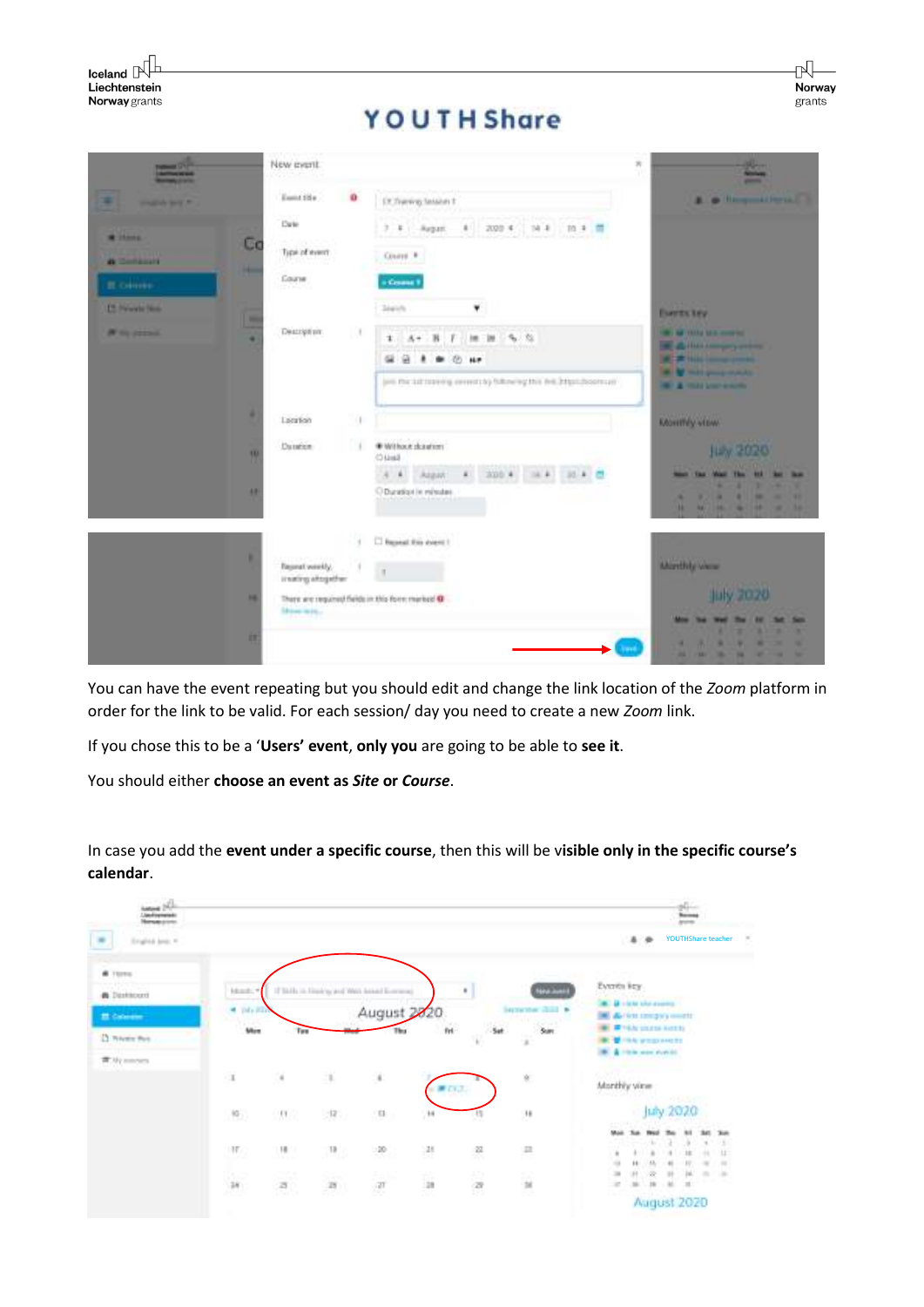

**Note:** You can still edit or delete the event after you save it.



n<br>P Norway grants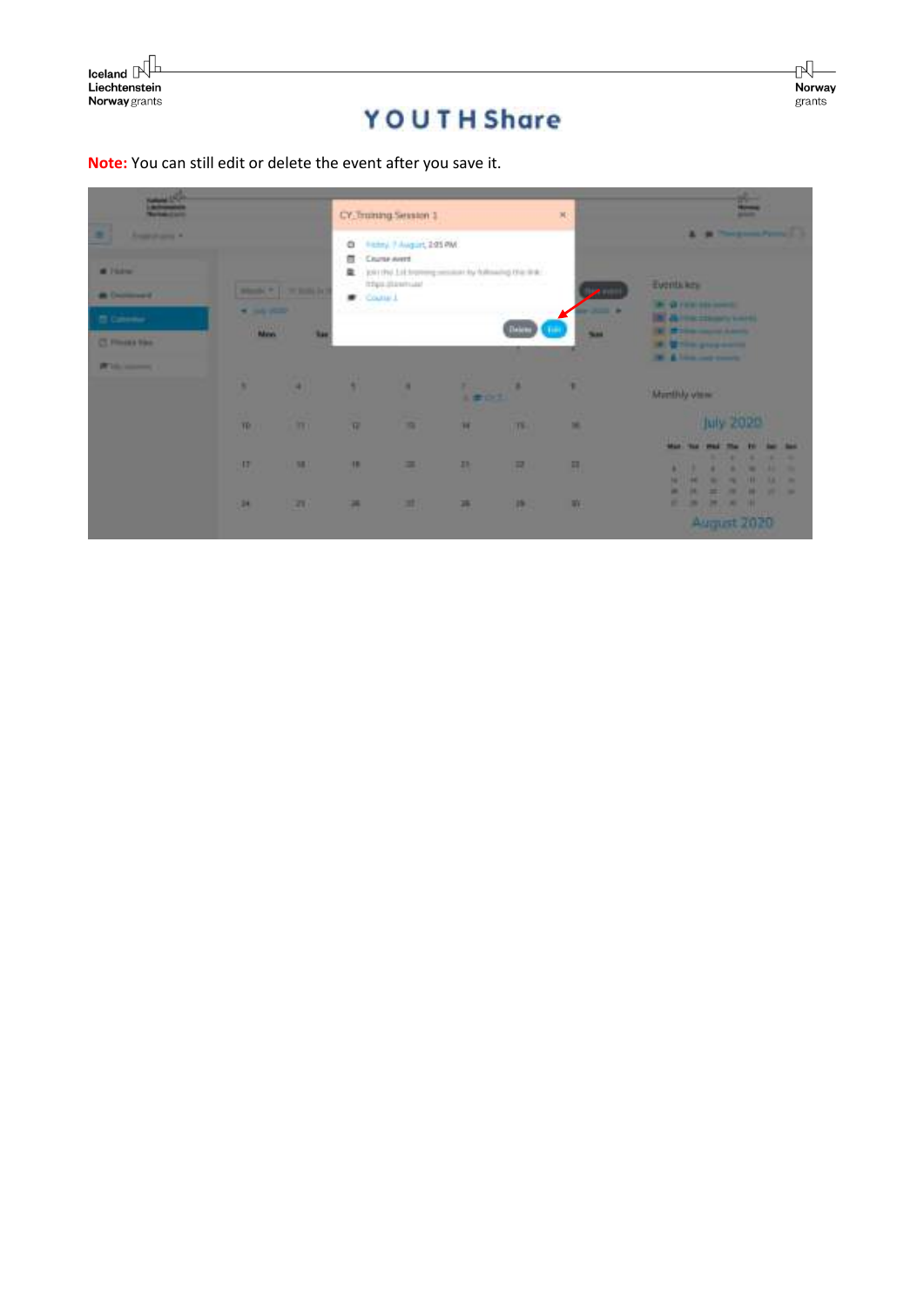

# Upload material on Private files

If you wish, you may upload relevant material for easy access to your account.

Only you are going to be able to see these documents.

| kwitangi (10,71)<br>Lipulisanakani<br>Managa prom |                                                              |                                         | theory.                                                |
|---------------------------------------------------|--------------------------------------------------------------|-----------------------------------------|--------------------------------------------------------|
| Digital lists +<br>π                              |                                                              |                                         | $A - B$<br>YOUTHShare teacher                          |
| $#$ Here                                          |                                                              | YOUTHShare teacher<br>Museopt           |                                                        |
| & Dochborot                                       |                                                              |                                         |                                                        |
| 普 Diference:                                      |                                                              |                                         |                                                        |
| <b>C</b> Private film                             | Premier J. Sills polyton J. Printers Front J. Principal Walk |                                         |                                                        |
| 素Nextoders                                        |                                                              |                                         | March 1986-205 - WASHINGTON                            |
|                                                   | $\bar{n}_0$                                                  |                                         | Maximum size for new files: SOMS, overall limit. 100MS |
|                                                   |                                                              | ጠ መ<br>Piloto                           |                                                        |
|                                                   |                                                              |                                         |                                                        |
|                                                   |                                                              |                                         | You can shag and thop files have to add them.          |
|                                                   |                                                              | <b>Claim Addressed</b><br><b>County</b> |                                                        |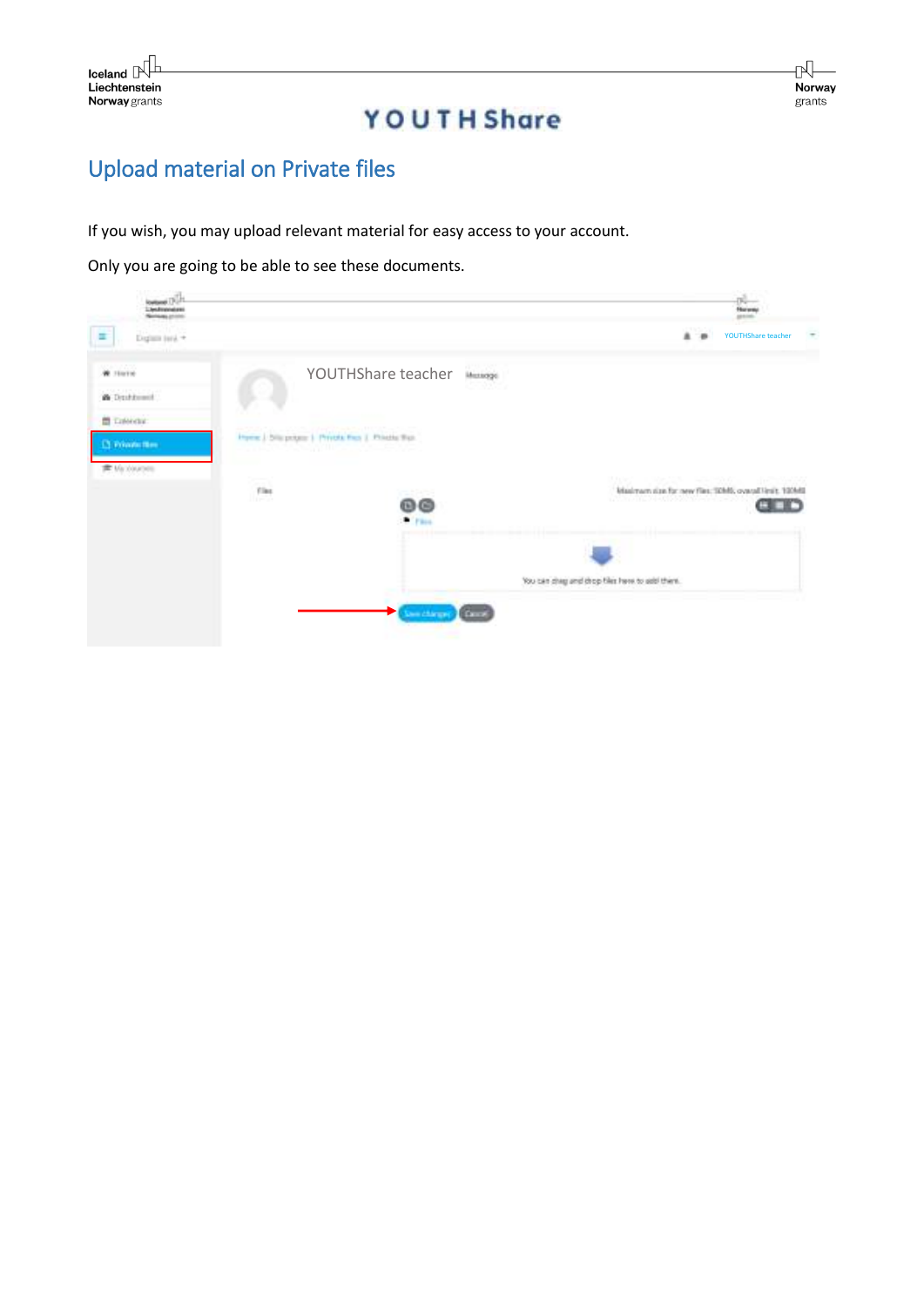## Navigate in the Dashboard



Through this section you can check and monitor the progress of your account in general.

#### **Important Note:**

Having a teachers' account gives you the possibility to access the Educators Manuals and to download the content of each Course in the format of Power Points. Also, you can access and export the results from the sessions' assessments and courses' evaluations for statistical purposes. In addition, you are able to edit the calendar and add events for the trainees to follow.

The trainees have to complete all 3 Courses and the Overall Evaluation before they are able to generate and receive the Certificate.

The Course of *Soft Skills and Additional training materials* is not obligatory to be completed.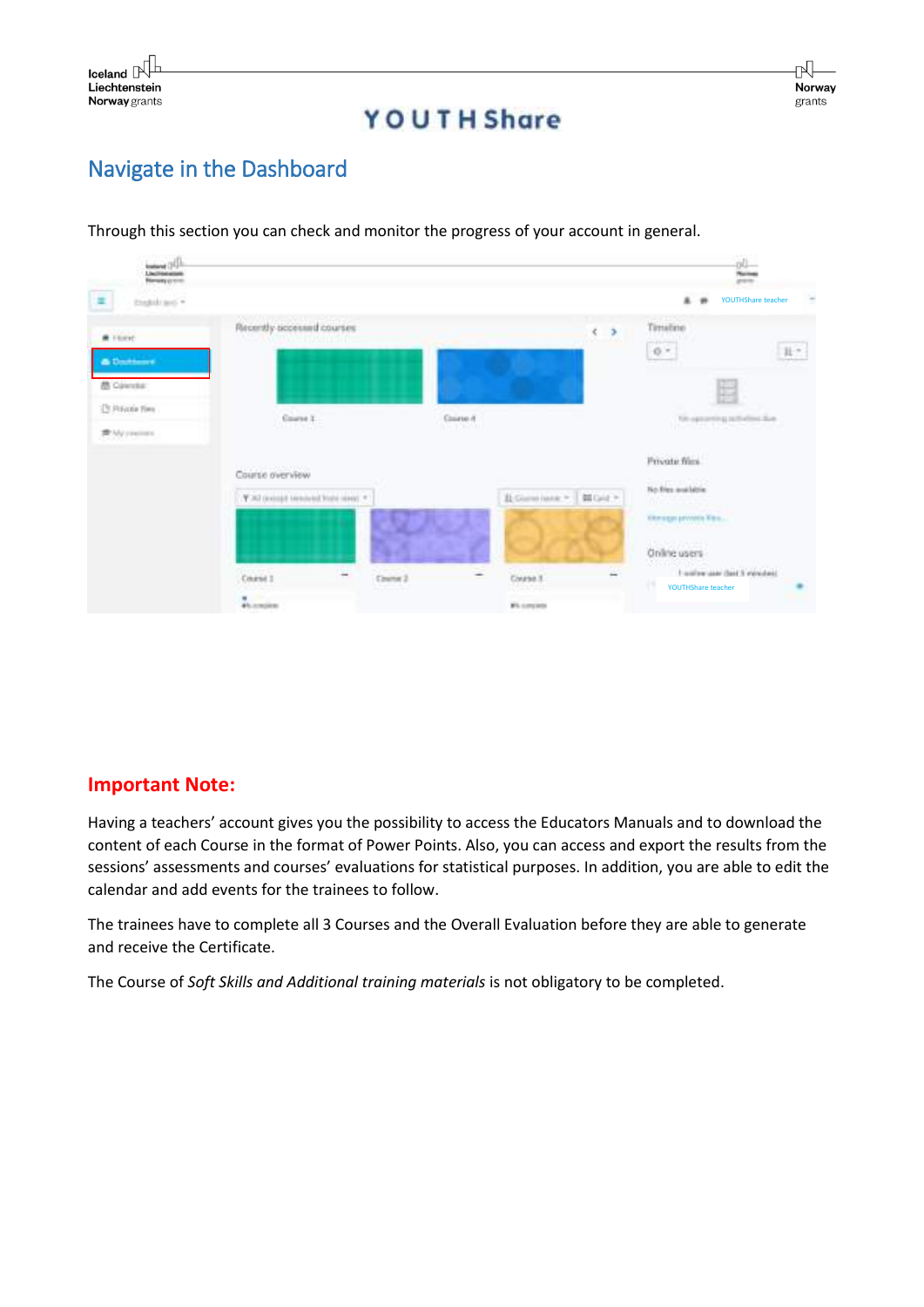rN. Norway grants

# YOUTH Share

# A Place for Youth in Mediterranean EEA: **Resilient and Sharing Economies for NEETs**

**Guide for using the YOUTHShare eLearning platform Explore the content**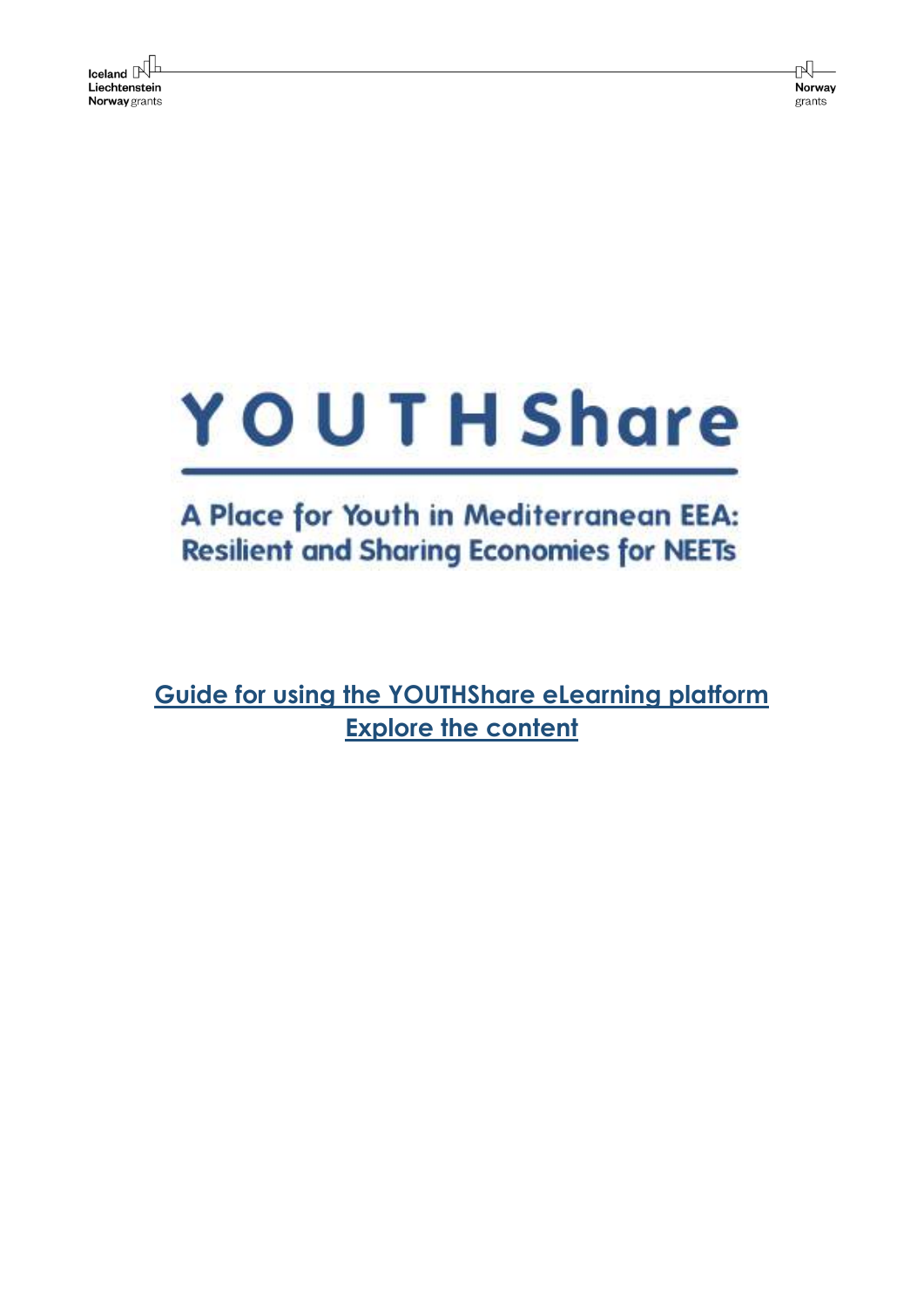#### Guide for using the YOUTHShare eLearning platform

The YOUTHShare Guide presents the way to use the eLearning platform of the YOUTHShare project. The guide is addressed to any person who is interested in learning more on the **"Concepts and Tools in Social, Sharing and Resilient Economy"**. The eLearning platform includes a user-friendly training package with various resources to support the development of your skills and knowledge on agri-food, tourism and circular economy.

#### Registration Process

#### Step 1: Enter the eLearning platform

Please enter the website by copying the following link[: https://elearning.youthshare-project.org/](https://elearning.youthshare-project.org/).

#### Step 2: Create an account

In order to enter the platform you should create a new account.

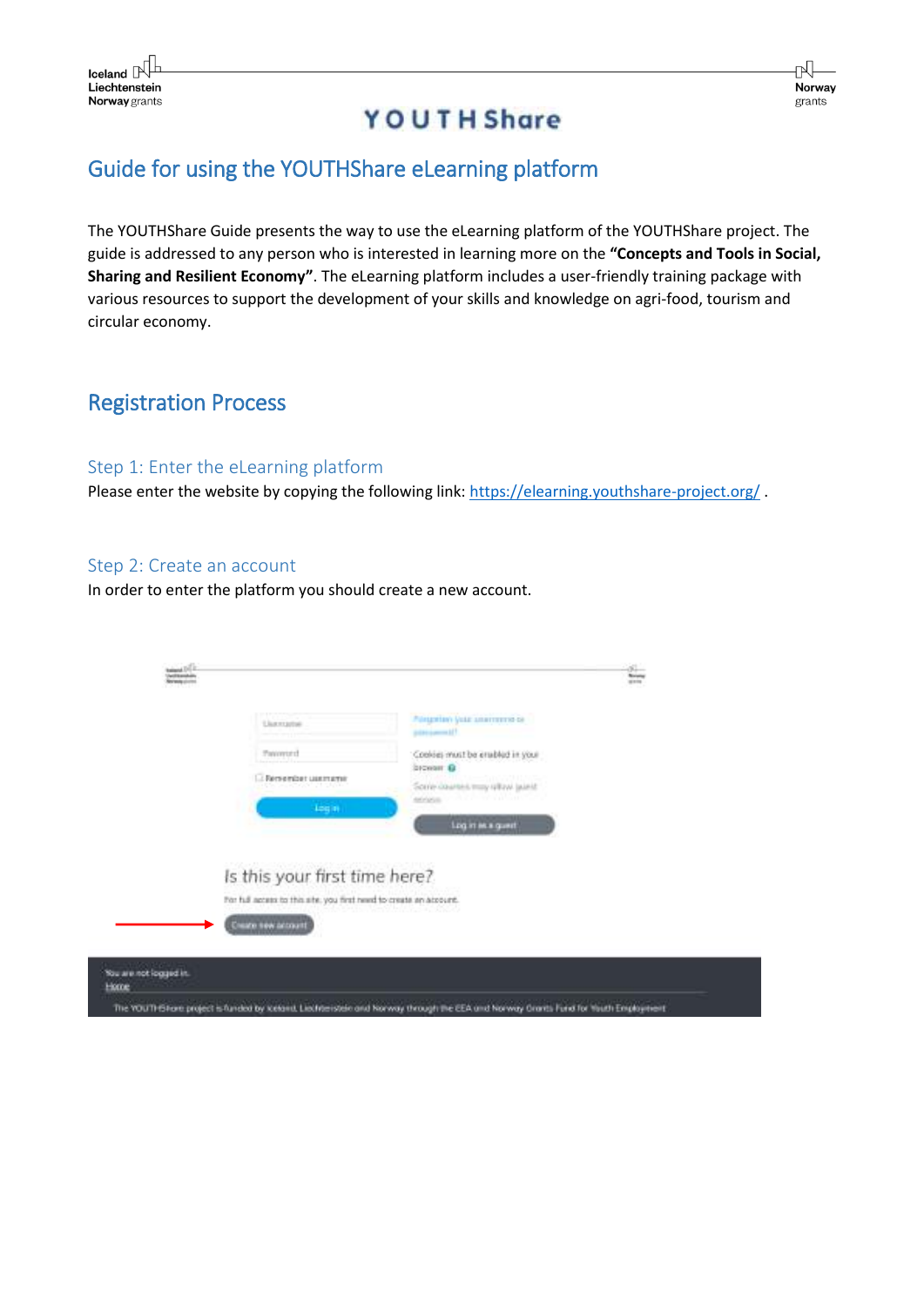

#### Step 3: Complete your personal information

Please complete your personal information and press **"Create my new account"**.

In order to confirm your account you should check your email (check also your spam folder) and click on the verification link to activate your account.

|                   | Choose your username and password                                                                                                                                                                         |  |
|-------------------|-----------------------------------------------------------------------------------------------------------------------------------------------------------------------------------------------------------|--|
| Lisername         |                                                                                                                                                                                                           |  |
|                   | The password must have at least 8 characters, w least 1 digit(s), at<br>heart 1 fower case letter(s), at least 1 upper case letter(s), at least 1.<br>min-alphanimeric character(s) such as as *, -, or # |  |
| Password :        |                                                                                                                                                                                                           |  |
| More details      |                                                                                                                                                                                                           |  |
| Environment Of    |                                                                                                                                                                                                           |  |
| Ernel (again) . @ |                                                                                                                                                                                                           |  |
| First name        |                                                                                                                                                                                                           |  |
| : Sumarme         |                                                                                                                                                                                                           |  |
| Civitann          |                                                                                                                                                                                                           |  |
| Country           | Select a country                                                                                                                                                                                          |  |

#### Step 4: Fill in your Login details

Once you confirm your email address, visit [https://elearning.youthshare-project.org](https://elearning.youthshare-project.org/) and fill in your **log in credentials** to enter the platform.

|                            | YOUTHShare student                                                | <b>Porgetter year contracts of</b>              |  |
|----------------------------|-------------------------------------------------------------------|-------------------------------------------------|--|
|                            |                                                                   | packaked?                                       |  |
|                            | <b>THEFT </b>                                                     | Casilies rout be maded in your                  |  |
|                            | Silkensweitlich siste ingele-                                     | <b>Brown O</b><br>Sams becreat they offer guard |  |
|                            | <b>Long In</b>                                                    | BIESS.                                          |  |
|                            |                                                                   | <b>DISTURBANCE</b>                              |  |
|                            |                                                                   |                                                 |  |
|                            | Is this your first time here?                                     |                                                 |  |
|                            |                                                                   |                                                 |  |
|                            | For full access to this site, you first week to create an account |                                                 |  |
|                            | <b>Cristo hay stream</b>                                          |                                                 |  |
|                            |                                                                   |                                                 |  |
| <b>Souse not logged in</b> |                                                                   |                                                 |  |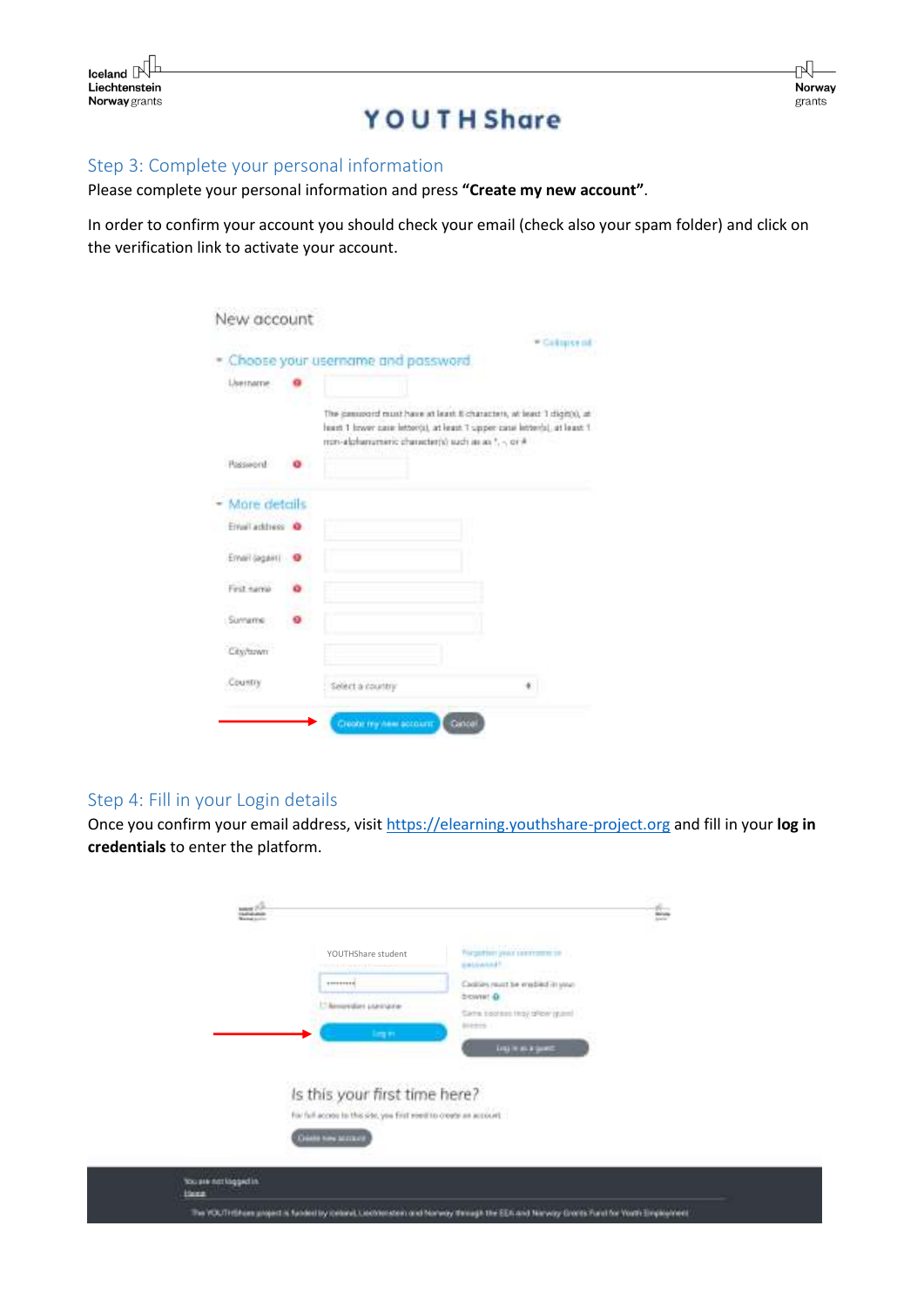$\mathsf{I}_\mathsf{celand}$ Liechtenstein Norway grants

## **YOUTH Share**

ηŪ

Norway grants

In case you wish to **edit your profile,** you do so through the user menu on the navigation bar.

| ٠<br><b>District for C</b> |                                                                                                                                                                                                                                                                                                                                                                                                 | YOUTHShare student                  |
|----------------------------|-------------------------------------------------------------------------------------------------------------------------------------------------------------------------------------------------------------------------------------------------------------------------------------------------------------------------------------------------------------------------------------------------|-------------------------------------|
| <b>W</b> Home              | YOUTHShare e-learning platform                                                                                                                                                                                                                                                                                                                                                                  | <b>&amp;</b> Contiboard<br>& Frefie |
| <b>W</b> Davidson's        |                                                                                                                                                                                                                                                                                                                                                                                                 | <b>Q</b> Grades                     |
| <b>四 Culorelur</b>         |                                                                                                                                                                                                                                                                                                                                                                                                 | <b>D</b> Mersonski<br>> Prelayerum  |
| <b>C</b> Private floor     | Welcome to the YOUTHShare e-learning platform!                                                                                                                                                                                                                                                                                                                                                  | I Legoat                            |
| # Invisions                | The VELITY Classe Topping Prichage is devigent and offered for forth and no mot face-to have move yould donot or sequence in your<br>(Chapper, singles) skillers and youth in general entitle. "Careright and Tools to Smith, Maxing and Risklind Scotlandy".                                                                                                                                   | A Switch role to                    |
|                            | Take Hitz apparaturity skel heart-rides plu car) do retain a shalling platform, how he powered not promise your triand at cooled readily, credition to transferre a<br>Humans (Au) Integrative, with at the conselling gening presidentialized in (Planet employability public)) stations in aprehent. Instant, and the<br>Hirosta worseny within the Musterina was European from pro AND (SA). |                                     |
|                            | To be which to reave favored, yet meet to secure/My vemptoty all seasons and pass the economies to all 3 Doctors.<br>After standarding all counter demonstrates interesting to a security of the contact of the overall medicalitie, you may mise you in Cardifferent all Class in the of the<br>YOUTHOUSE, "Concepts not Tools in Sociol, Shoring and Realized Economy" intering partiage      |                                     |
|                            | We coaper that join republicly close the courte district you revolution and requirements or countries to                                                                                                                                                                                                                                                                                        |                                     |
|                            | This is a promot of the odiective effort of the yestown in ite YOUTH Show project A Place for Youth In Washingtown of CA. Realised and Shoring Economist<br>Too NEWTO aProposity And 2012 F. L. (44-5).                                                                                                                                                                                         |                                     |
|                            | The YOUTHER are Program Team #                                                                                                                                                                                                                                                                                                                                                                  |                                     |

## Navigate in the platform

When entering the platform you can **choose your national language** by using the language switcher on the navigation bar.



**Enroll and complete all courses** to receive the Certificate of completion.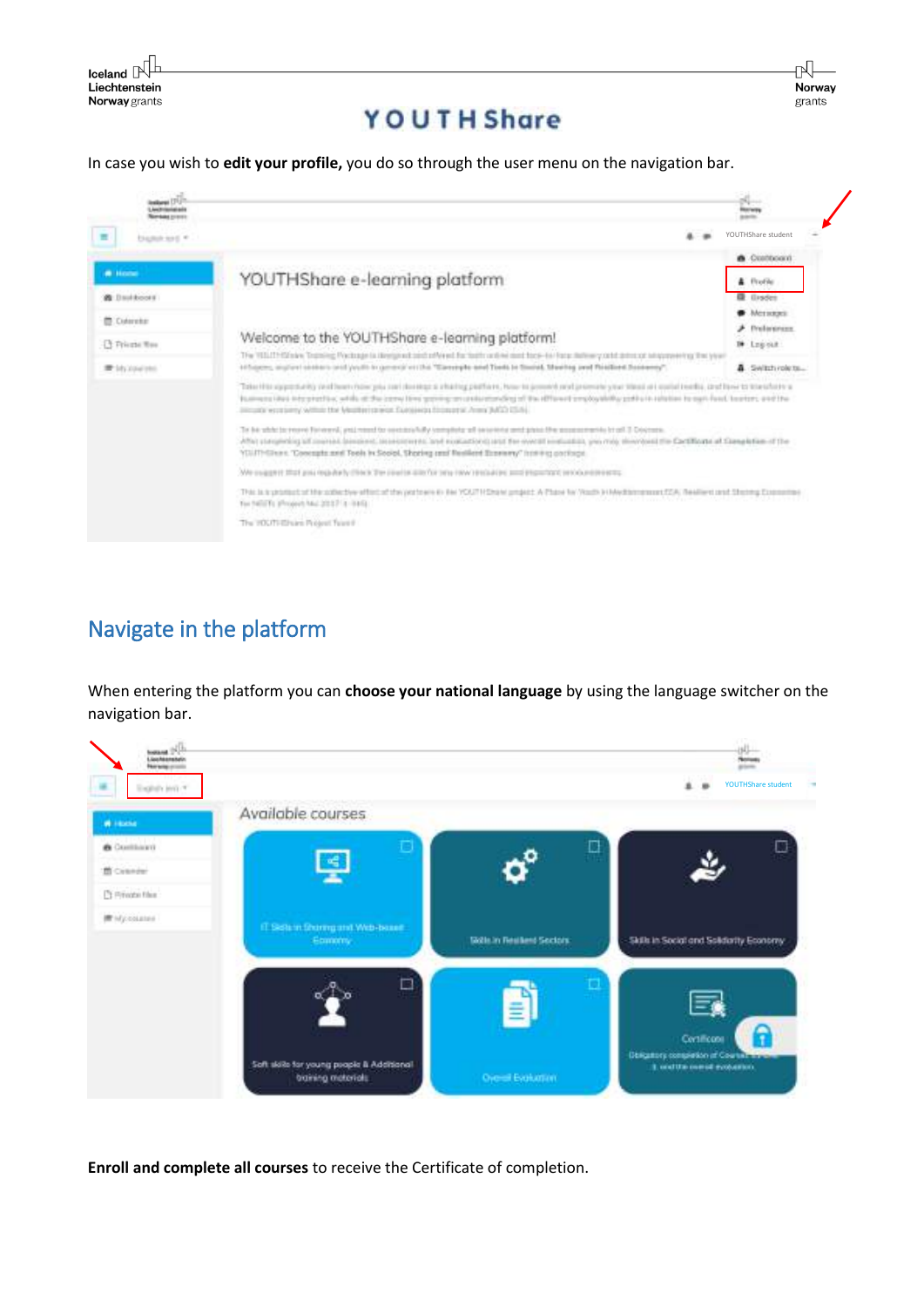

## Explore the content

To view the material you should **enroll** in the course **and enter the presentation of each session**.



**Note:** The **checkboxes** indicate the activities/ assessment/ modules that have been completed.



Use the **navigation buttons** 'Previous' and 'Next' to move back and forward.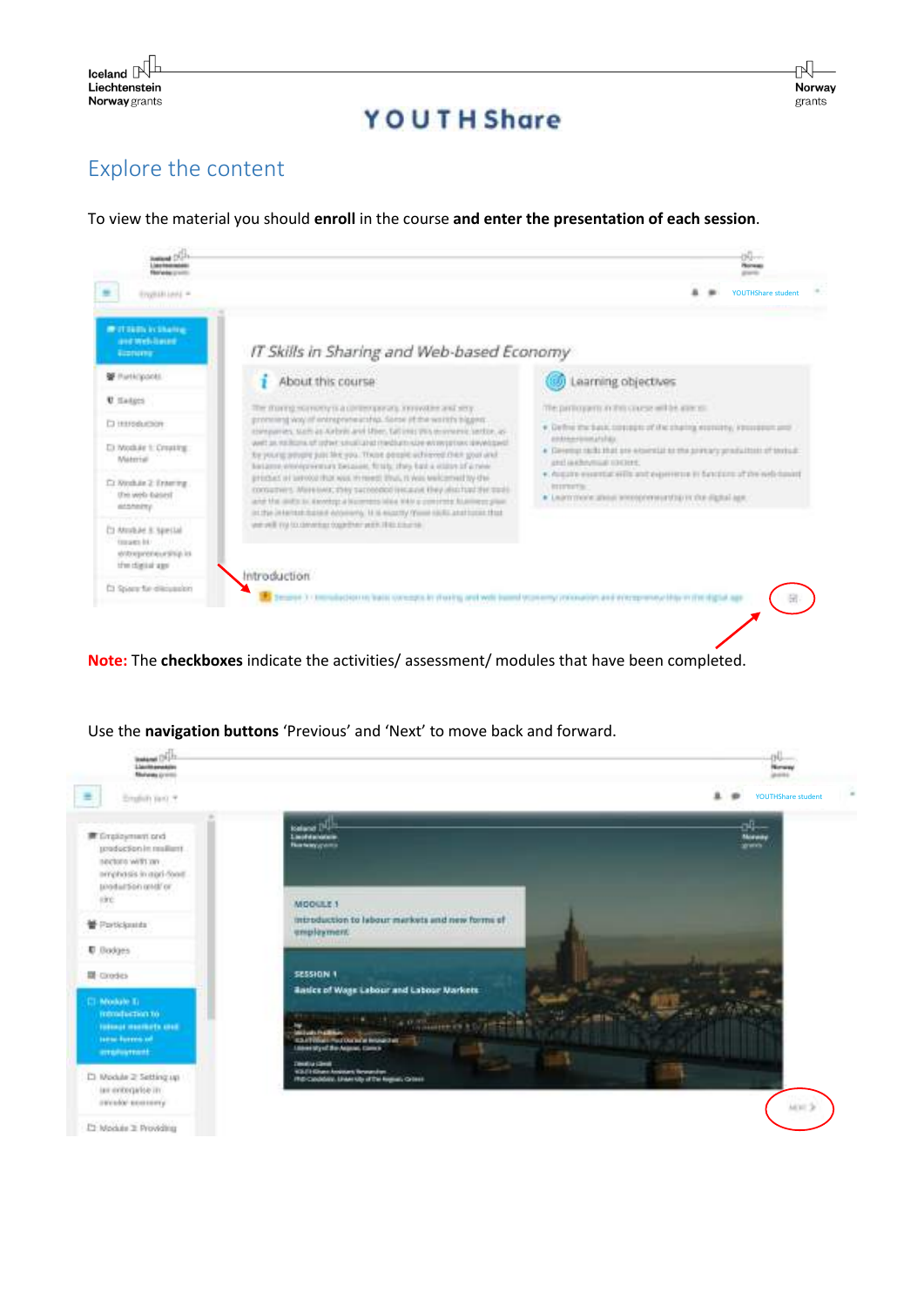

You can quickly jump to any section within the course using the navigation '**Menu'** on the top right.

You can also exit the course and resume where you left off at a later stage.



#### Assessment

After you finish studying the content of each session, you should **complete and pass the assessment** in order **to move to the next session**.



**Note:** The **checkboxes** indicate the activities/ assessment/ modules that have been completed.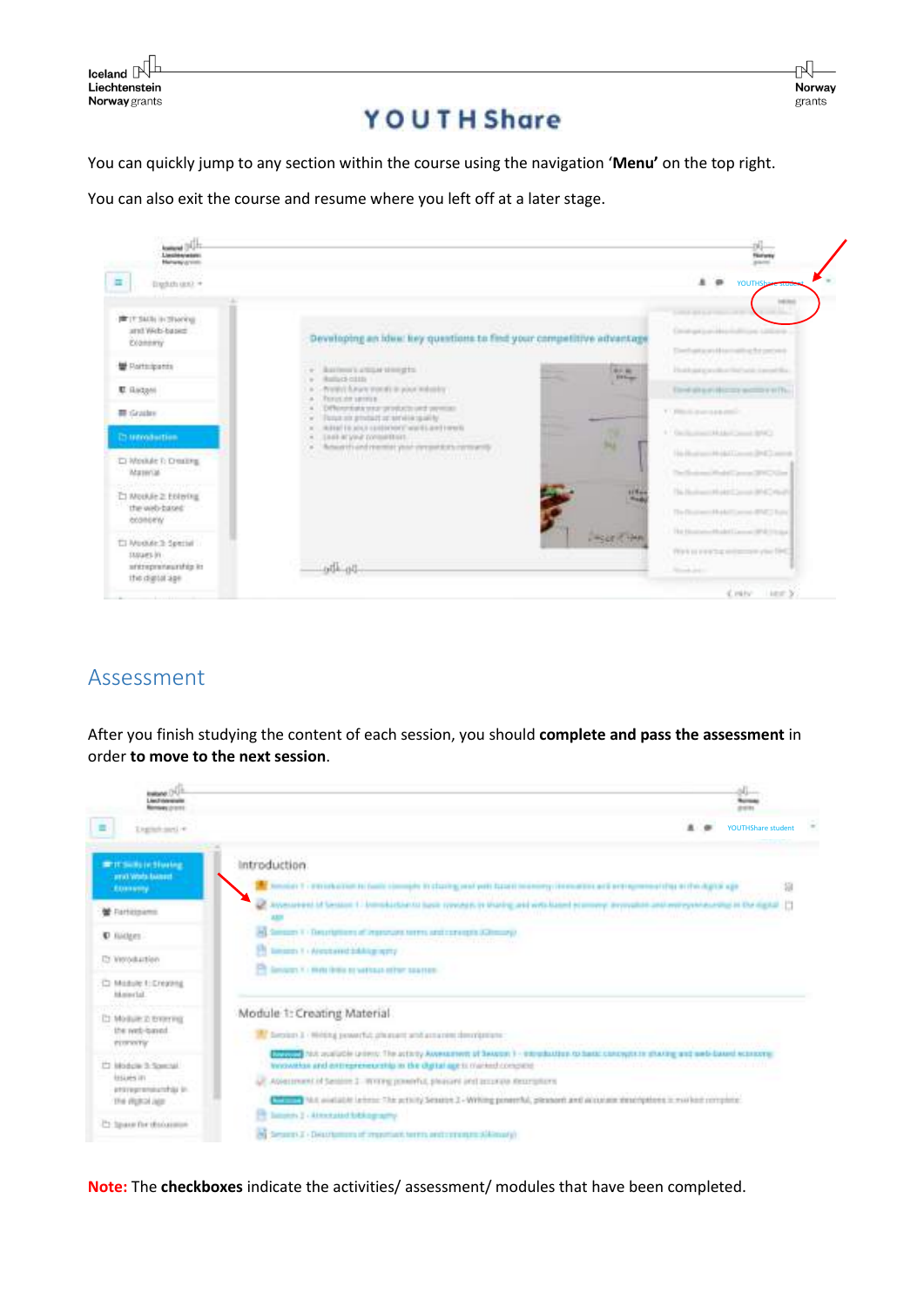$\begin{array}{c} \hline \text{Ideal} \\ \hline \text{Liechtenstein} \end{array}$ Liechtenstein Norway grants

## **YOUTH Share**

Enter the quiz and select the correct answer(s). **Submit your responses** and move to the next session. In case you do **not pass** the assessment, you need to **complete this again**. Wrong answers are indicated. You have unlimited amount of attempts and there is no time limit to complete the assessment.



## Evaluation

You should **complete and submit your feedback** for both the *Content Evaluation* and the *Evaluation of Trainers* before you can move to the next course.

| <b>County Office</b><br>Liabilitate scores                                          |                                                                                                                                        |   | the control<br>aram.     |     |
|-------------------------------------------------------------------------------------|----------------------------------------------------------------------------------------------------------------------------------------|---|--------------------------|-----|
| Explorario =                                                                        |                                                                                                                                        | ٠ | YOUTHShare student       | $-$ |
| W IT Selkkin Sharing<br>aret Wels Inspect<br><b>Abdiomy</b>                         | and received the setting restaurance in central determined<br>Space for discussion                                                     |   |                          |     |
| <b>W</b> Factionams                                                                 | <b>Common</b>                                                                                                                          |   |                          |     |
| D. Batters                                                                          |                                                                                                                                        |   |                          |     |
| Ct. verockattien                                                                    | <b>Girls</b>                                                                                                                           |   |                          |     |
| D Module 1: Creating<br>Material County                                             | Course Evaluation                                                                                                                      |   |                          |     |
| [3] Module 2 Emirring<br>the with-based.<br><b>Abbrigaty</b>                        | E- consecutivament<br>Not realist to an entirely Assetsment of Sessor 15 - Boogle Aim is marked complete.<br>To residence of tolerance |   | <b>Service</b><br>$\Box$ |     |
| C) Module 3:Special<br><b>NIGHT IN</b><br>int girlschamptgraften<br>the rights age. |                                                                                                                                        |   |                          |     |
| C: Space for (Escussion)                                                            | The YOUTHShare project is funded by Kieland, Liechtendom and Norway through the EEA and Norway Grants fund for Youth Employment.       |   |                          |     |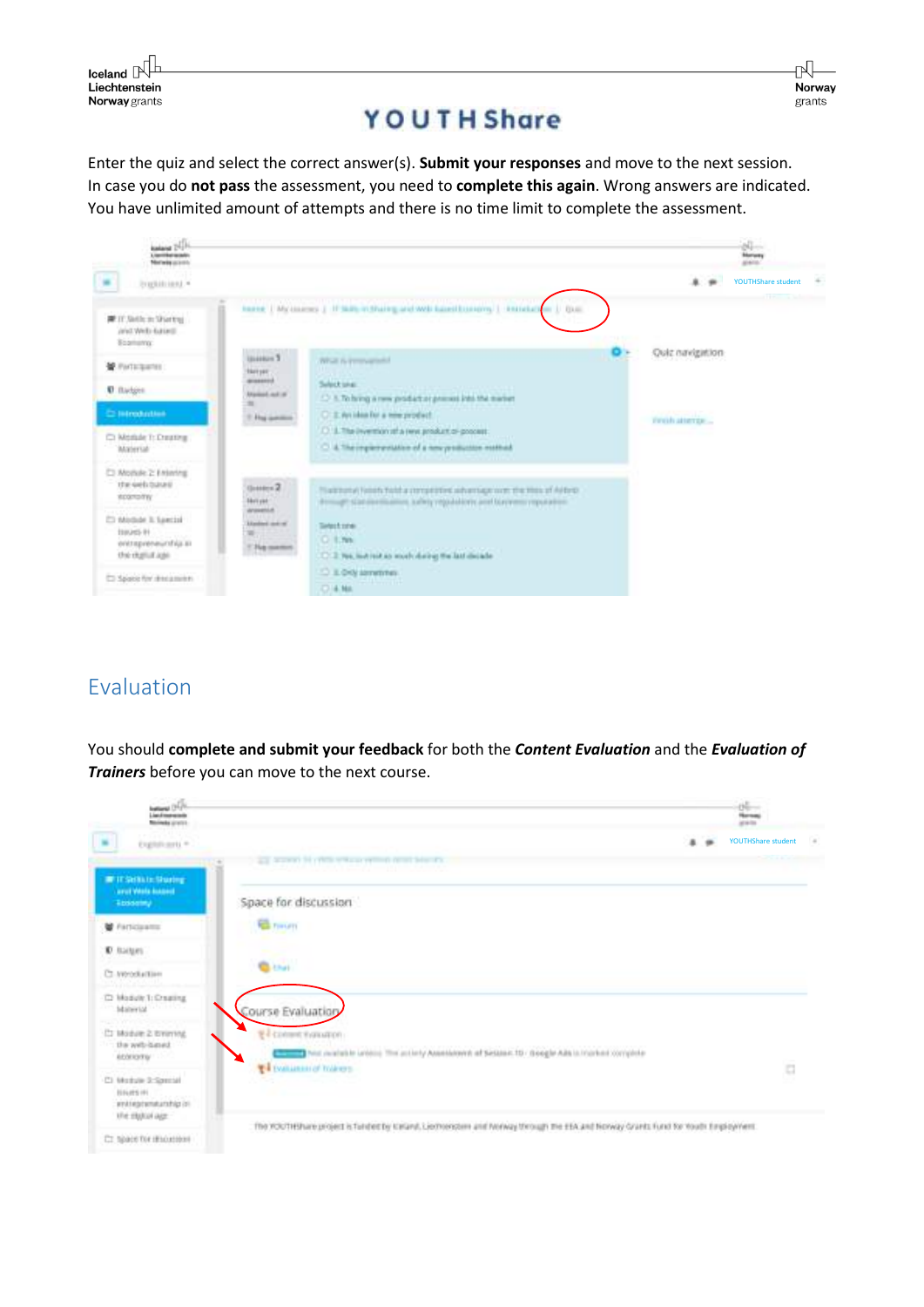

**Note:** For each course to be completed, you should study all 10 sessions, pass the assessments and complete the course's evaluations.

#### Glossary, Bibliography and Other Useful Sources

At the end of each session you may find the relevant **glossary, bibliography** and **other useful sources** to support your study.

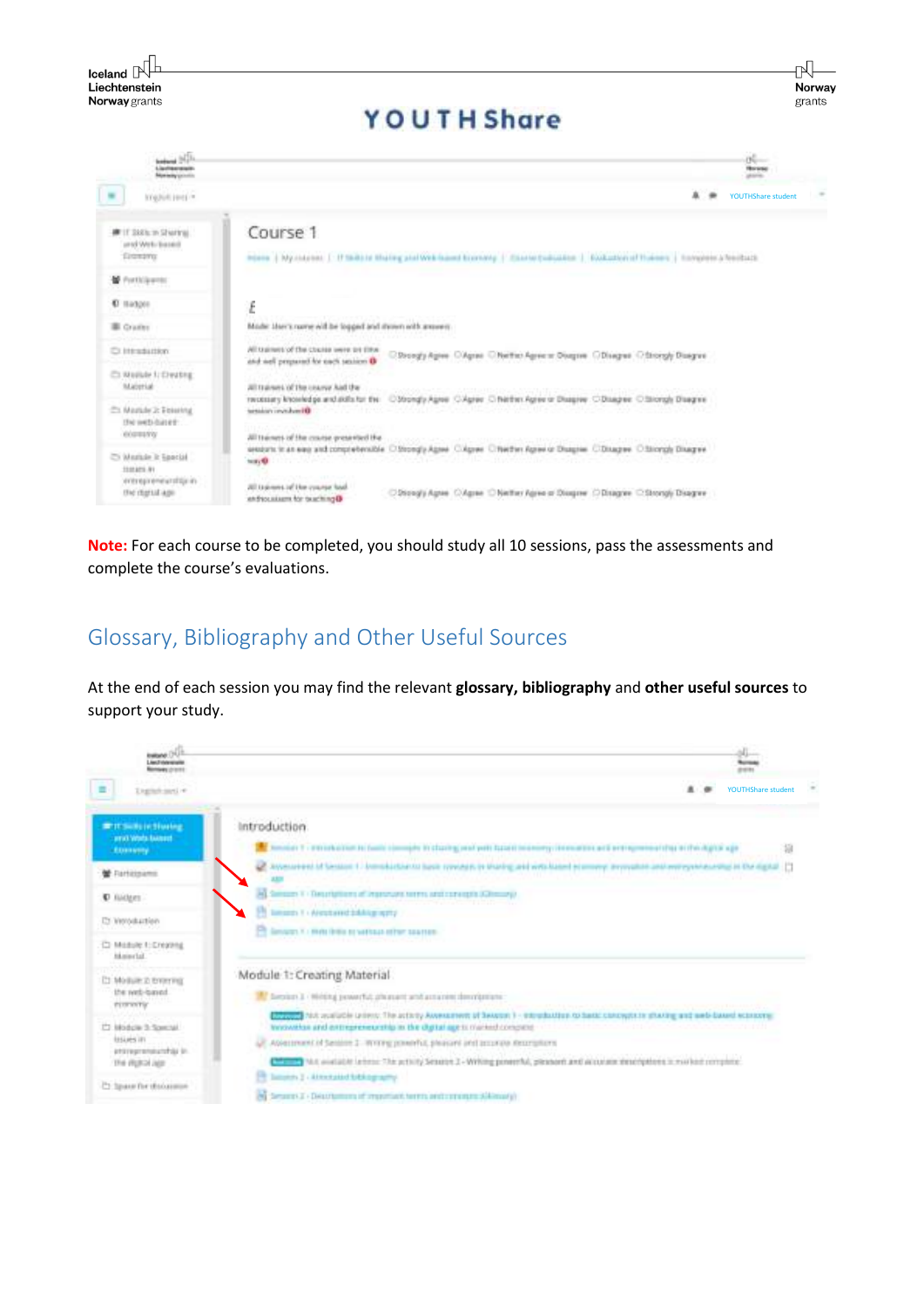

The VOUTHERING project is funded by kellural, Liechterenisht and Hichary through the SDA and Herway Grants Fund for Youth Employment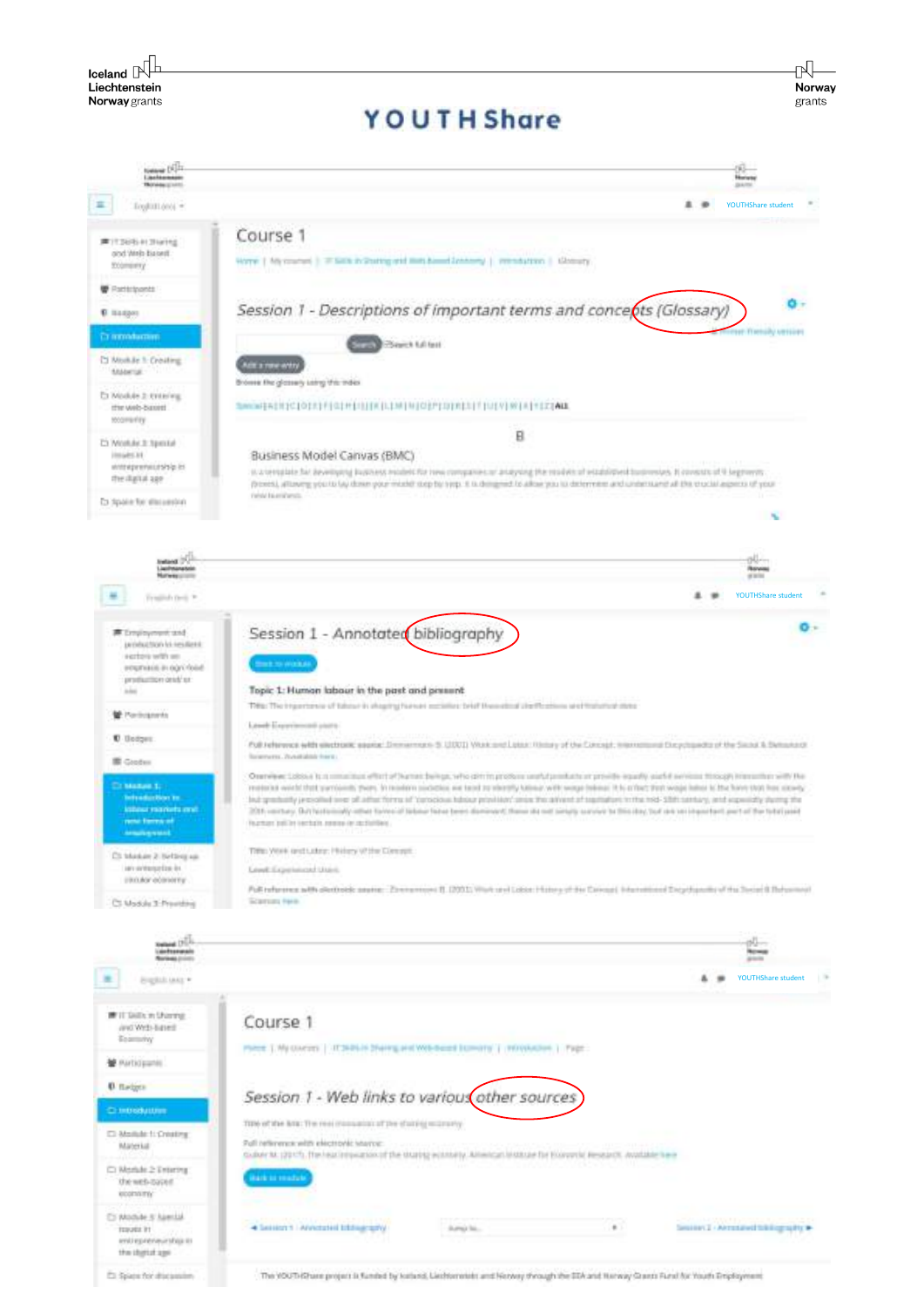## Space for discussion- Forum/ Chat

Add a topic for discussion in the Course's **Forum** and/ or **Chat** to interact with your fellow users and/ or trainers.



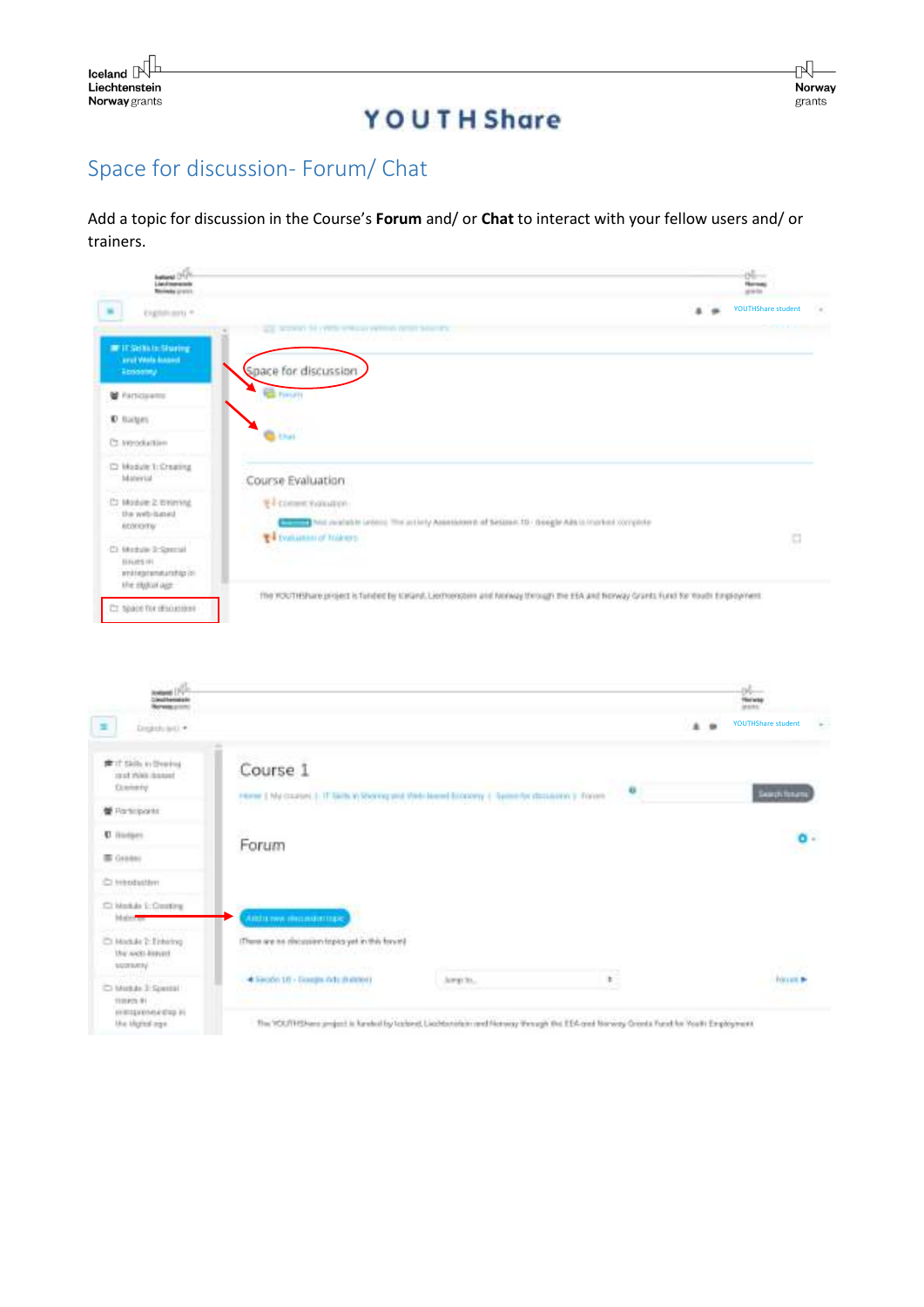## Badges

With the completion of each Module and each Course, you receive a **Badge as a reward** for the progress you have made. To see your badges at a specific course, access the 'Badges' section of the specific course. To see all badges you have received you should go to your profile.

| somed plik<br>Lischenson<br>Newspapers                                                    |          |                                                                        |                                                                                                    | $\sqrt{\frac{2\pi}{3}}$<br><b>Photo sures</b>                                                                                                                                                                |                    |
|-------------------------------------------------------------------------------------------|----------|------------------------------------------------------------------------|----------------------------------------------------------------------------------------------------|--------------------------------------------------------------------------------------------------------------------------------------------------------------------------------------------------------------|--------------------|
| Databasi *                                                                                |          |                                                                        |                                                                                                    | $A - B$                                                                                                                                                                                                      | YOUTHShare student |
| <b>IF</b> it sick is there.<br>and With Japan<br>TEDHONY                                  |          | Course 1: Badges<br>Number of badges available: 4                      |                                                                                                    |                                                                                                                                                                                                              |                    |
| <b>W</b> Participants<br>C Banger                                                         | Tersaign | Nume <sup>+</sup>                                                      | Description                                                                                        | Criteria                                                                                                                                                                                                     | Issued to<br>stee! |
| <b>IB</b> Cruise<br>C) nerotkerker                                                        |          | Mushim 3 - Special issues in<br>extrap ensurable in the<br>digital age | Bariga for completing Madule 2 -<br>Taxestad Issues: In entirepreneural tur-<br>in the digital age | Usert are sourcied this liadige when they complete the<br>following regulterment.<br>· ALL of the following activities are completed.<br>- "Dail: Assessment of Sevins 9 . Deselbeding a                     |                    |
| <b>C: Woode t: Creating</b><br>Warrantal <sup>1</sup>                                     |          |                                                                        | way to nate year own funds?                                                                        | - "GLE: Assessment of brailers 10 - Gauge Ads"                                                                                                                                                               |                    |
| 21 Module 2: Entering<br>the web based.<br><b>ALCOHOLIV</b>                               | á        | Madale 2 - Entering the<br>web-hand economy                            | Badian for completing Module 2 -<br>Entering the web-based accessing                               | Users are soon ded fills badge when they complete the<br>following resonances.<br>· ALL of the following activities are completed:                                                                           |                    |
| 21 Module 3: Special<br><b>Identified Inc.</b><br>retropressurds as an<br>the digital age |          |                                                                        |                                                                                                    | - "Quiz - Nannsenent of Dessies 9 - Settering a<br>sharing plasterer.<br>- "Qub - Acurasment of lassing 8 - Dreate year own<br>wetzage"<br>1: Quiz - Assessment of Session 7 - Listismine year.<br>webseter" |                    |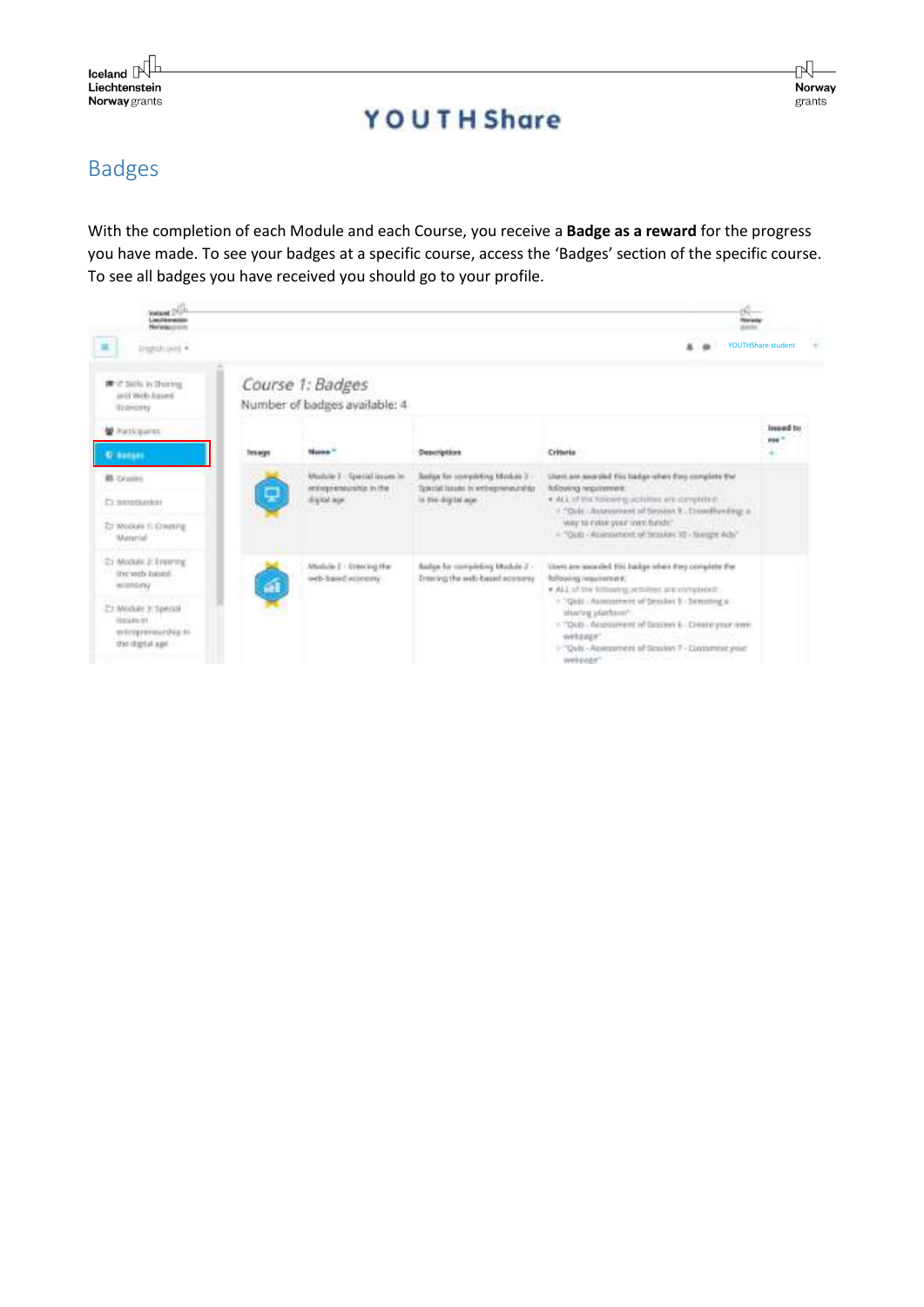## Soft Skills and Additional training materials

Source: Project Manager

.<br>15 best tuderalers for Mertings<br>topme: Huloni

na Review: Cong Gray: Constazion<br>Storze Mod-fork

#### Here you may find useful material and content to **support your personal development**.

| World Drive<br>ishtetetaki<br><b>Comments</b> guitaristic       |                                                                                                                                                                                                                                                                                                                                                                                                                                                                    | $\omega$<br><b><i><u><u>Starionis</u></u></i></b><br>ARMAD |
|-----------------------------------------------------------------|--------------------------------------------------------------------------------------------------------------------------------------------------------------------------------------------------------------------------------------------------------------------------------------------------------------------------------------------------------------------------------------------------------------------------------------------------------------------|------------------------------------------------------------|
| ۰<br>ENDIFICITY **                                              |                                                                                                                                                                                                                                                                                                                                                                                                                                                                    | YOUTHShare student                                         |
| <b>Wilson skills har young</b>                                  | Soft skills for young people & Additional training materials                                                                                                                                                                                                                                                                                                                                                                                                       |                                                            |
| <b>INSURE &amp; AUGUSTA</b><br>contribution relationships       | Description and Key Concepts of the Course<br>Ŧ                                                                                                                                                                                                                                                                                                                                                                                                                    |                                                            |
| <b>W</b> PARKUAKYNE                                             | This Maskels country of target supports which admits starts in the plant program player calls there not or montance, employment and or realizing him to be<br>the importance of anti-and/in/ sade( skills in teday's annun market.)                                                                                                                                                                                                                                |                                                            |
| <b>U</b> Bangers<br><b>E Gradies</b>                            | The mericant hat these sells will continue to middle logisther with the leaders of economial and below it stands.<br>Based an ombit identify admitted, both of these second arts or far-livense parts bank and the shundance of yot skills and how to response them in<br>easter six gues access so must eland better report preten est with the future monitor.                                                                                                   |                                                            |
| Et Motule - Development<br>of Soft Skills for young.<br>peggan. | The Module starts with a presentation of susteining studies which reveal that there is a gap of soft mills and identify what employers have been from as<br>for in the Sidney in any in 1111/1107-2015 and financial on Emerican Intelligence and Its key components. University the various and diversi-<br>behind used to the hive play on stabil dolls and revealing the unique set of social skills of saids participant, will enhance their draming obtities. |                                                            |
| <b>Pr Additional Materials</b>                                  | Complete type to sell sessions, and elith the year of that Termal estatents attended unions are pony to temprene a jet of people MAS film.<br>communication, teamwork, resenting, crimicatibiolog, curflict resolution and interpersonal relations.                                                                                                                                                                                                                |                                                            |
| W. Histor<br>kelilisi                                           |                                                                                                                                                                                                                                                                                                                                                                                                                                                                    |                                                            |
| <b>B</b> Destibuerg                                             | Module - Development of Soft Skills for young people                                                                                                                                                                                                                                                                                                                                                                                                               |                                                            |
| <b>IT Calendar</b>                                              | To Terrente I - Channer your Westmann Healiger out A bratter intention                                                                                                                                                                                                                                                                                                                                                                                             | D.                                                         |
| C) Filippe Wale                                                 | TestAR 2 - Thornwork and theatury                                                                                                                                                                                                                                                                                                                                                                                                                                  | 世                                                          |
|                                                                 | Additional Materials                                                                                                                                                                                                                                                                                                                                                                                                                                               |                                                            |
|                                                                 | Energisers - Ice Breaking Activities                                                                                                                                                                                                                                                                                                                                                                                                                               |                                                            |
|                                                                 | for Dreader Current to Gette Enery Easth Other-<br>Santole: Sesions Lib.                                                                                                                                                                                                                                                                                                                                                                                           |                                                            |
|                                                                 | 20 К РОНКА ИТ САНИЕ ВХ МАНИ ТЕАР НЕКСТРУИТИЕ РУКЕ<br>SHITE: FISER Matuspe                                                                                                                                                                                                                                                                                                                                                                                          |                                                            |
|                                                                 | Fair for Breaker Classifiers for Alexandru<br>Source: the lodgeste content                                                                                                                                                                                                                                                                                                                                                                                         |                                                            |
|                                                                 | Michigan also Provide the Library World Harry House Library Corp.                                                                                                                                                                                                                                                                                                                                                                                                  |                                                            |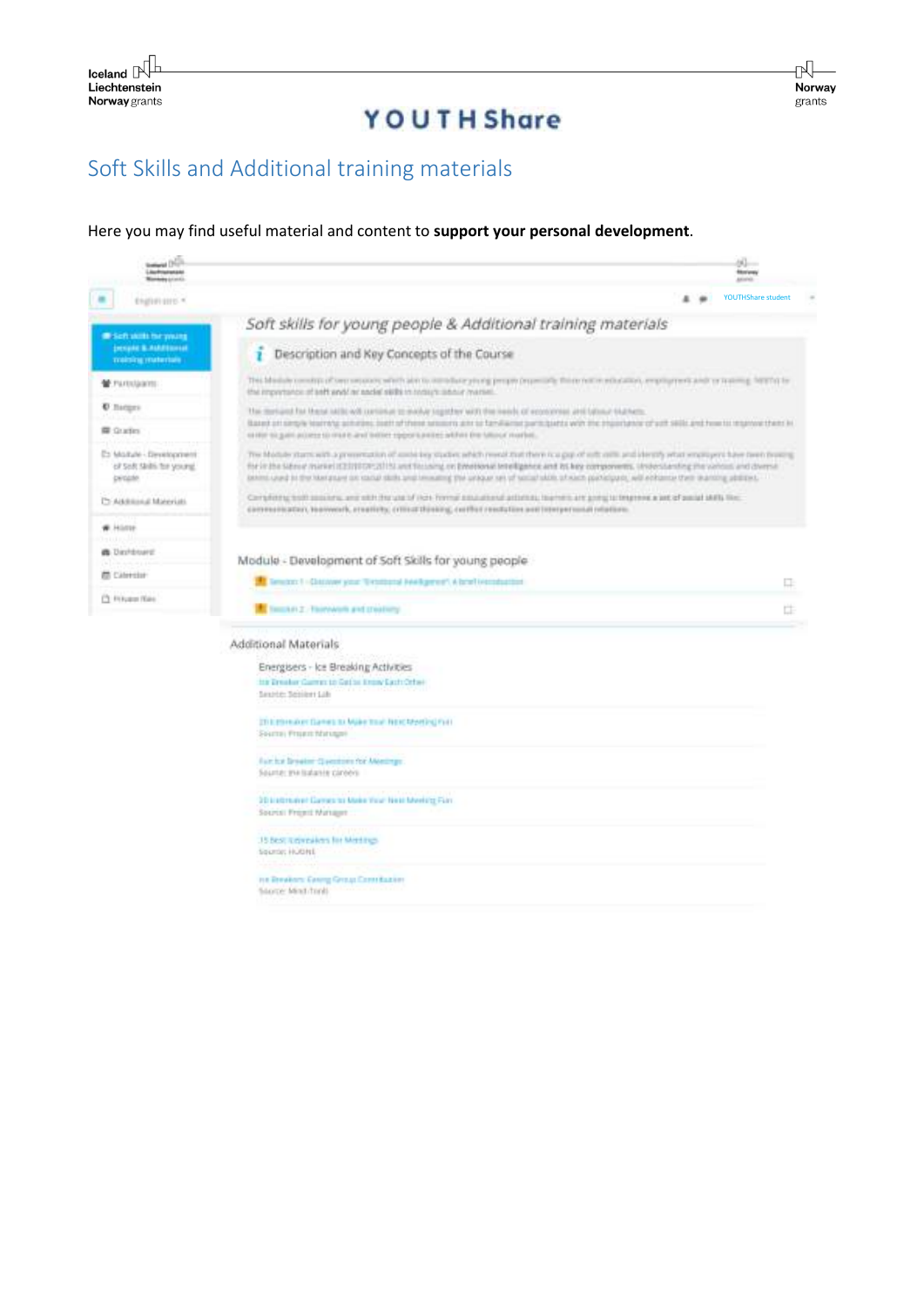

гÑ Norway grants

## **YOUTH Share**

## Overall Evaluation

To receive the Certificate you should also **complete the overall evaluation**. Enter the Course, answer the questions and submit your feedback.